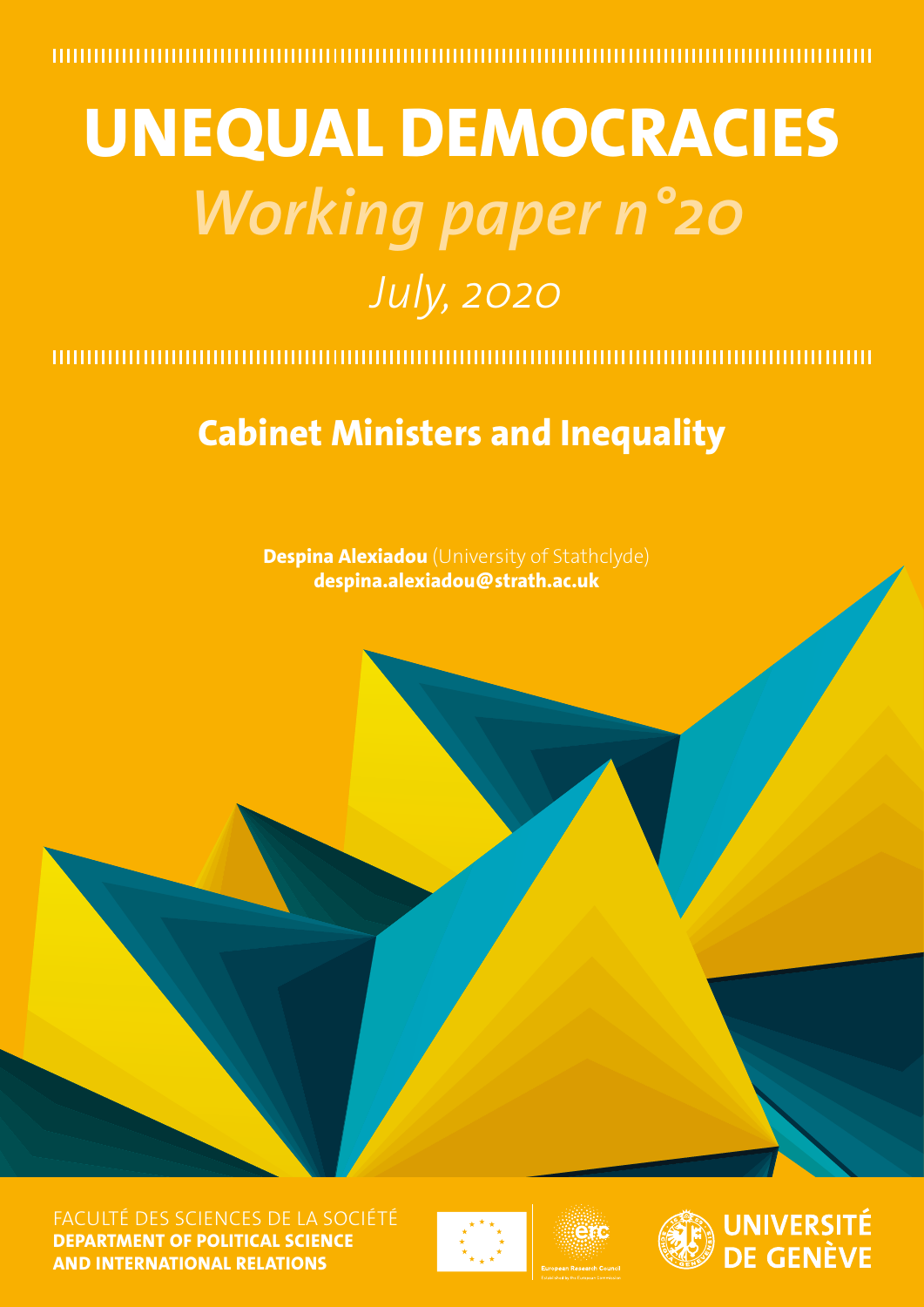

## **ABSTRACT:**

Scholars and commentators increasingly wonder whether governments' failure to address socio-economic inequalities is the result of unequal representation. Recent literature on policy responsiveness in the United States and Europe finds evidence that party and parliamentary policy proposals and actual policy outcomes are closer to the preferences of the rich than of the poor. However, the extent and character of such unequal representation remains thinly understood. Among the most thinly understood are the mechanisms: the political conditions that link socio-economic inequalities to unequal representation. This article thickens our understanding of (unequal) representation by investigating the class composition of parliamentary cabinets and its effect on social welfare policy. With the aid of a new dataset, the article shows that responsiveness to the social welfare preferences of poorer voters varies by cabinet ministers' professional backgrounds, above and beyond the partisan orientation of the government.

## **ACKNOWLEDGEMENTS:**

This paper would not have been written without the invitation, support and generous feedback from Brian Burgoon, Wouter Schakel, Jonas Pontusson and Noam Lupu. I would also like to thank the participants at the Unequal Democracies conference at the University of Geneva June, 2019, as well as Armen Hakhverdian and other participants at a workshop at the University of Amsterdam in November 21, 2019. The former workshop was funded by the European Research Council under the European Union's Horizon 2020 research and innovation programme (grant agreement no. 741538).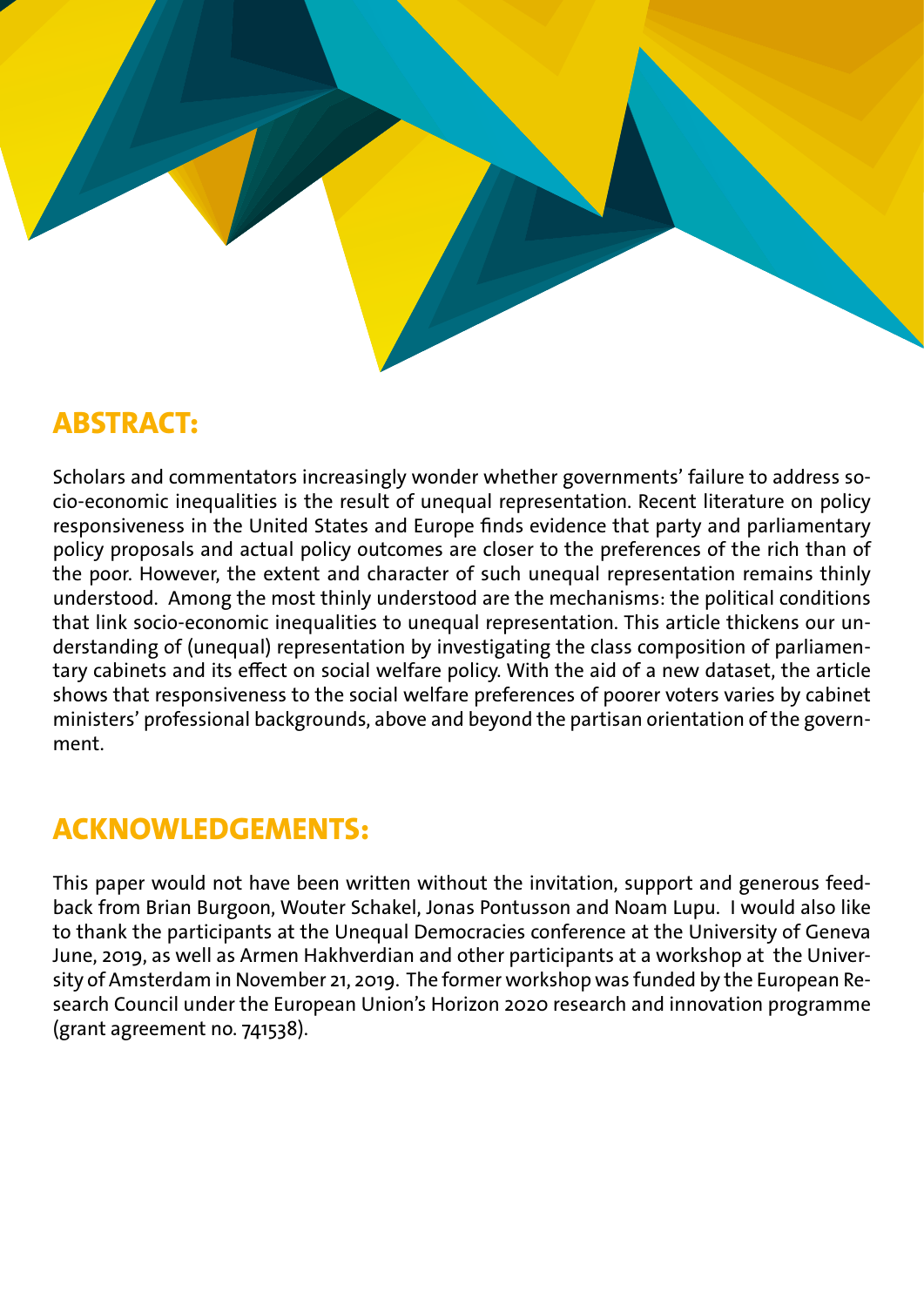#### **Introduction**

Does it matter whom we elect to office? Does the class background of cabinet ministers predict how responsive governments are to voters' social welfare preferences? Research on policy responsiveness finds that when policies are strongly supported by public opinion they tend to be enacted (Brooks and Manza 2006; Rasmussen, Reher, and Toshkov 2019). Given that citizens' policy preferences across income groups correlate highly (Soroka and Wlezien 2009), governments appear unconditionally responsive to voters' preferences. However, citizens do not always converge in their policy preferences. When preferences diverge among income groups, governments are found to be more responsive to richer voters (Gilens 2012)<sup>1</sup>. Unequal responsiveness is found not only in majoritarian, liberal markets economies such as the USA (Gilens 2012) but also in consensual and corporatist political systems, such as the Netherlands (Schakel 2019). This is puzzling as there is significant institutional variation across political systems.

Money and powerful interest groups (Gilens and Page 2014), party competition and electoral realignment (Blyth and Katz 2005; Gingrich and Häusermann 2015) but also trade union membership (Moene and Wallerstein 1999; Pontusson and Rueda 2010) are known to be catalytic factors for representation. Less understood is the role of descriptive representation, despite an important line of research that suggests that the demographic, ethnic and socio-economic background of politicians should matter for representing the electorate's divergent preferences (Bianco 1994; Bratton and Ray 2002; Carnes 2013).

Across countries and political systems, members of parliament are significantly more educated than citizens, holding views and policy preferences that diverge from the views of

 $1$  Although this finding is debated by scholars who find that governments are responsive to the middle class (Elkjær and Iversen 2020).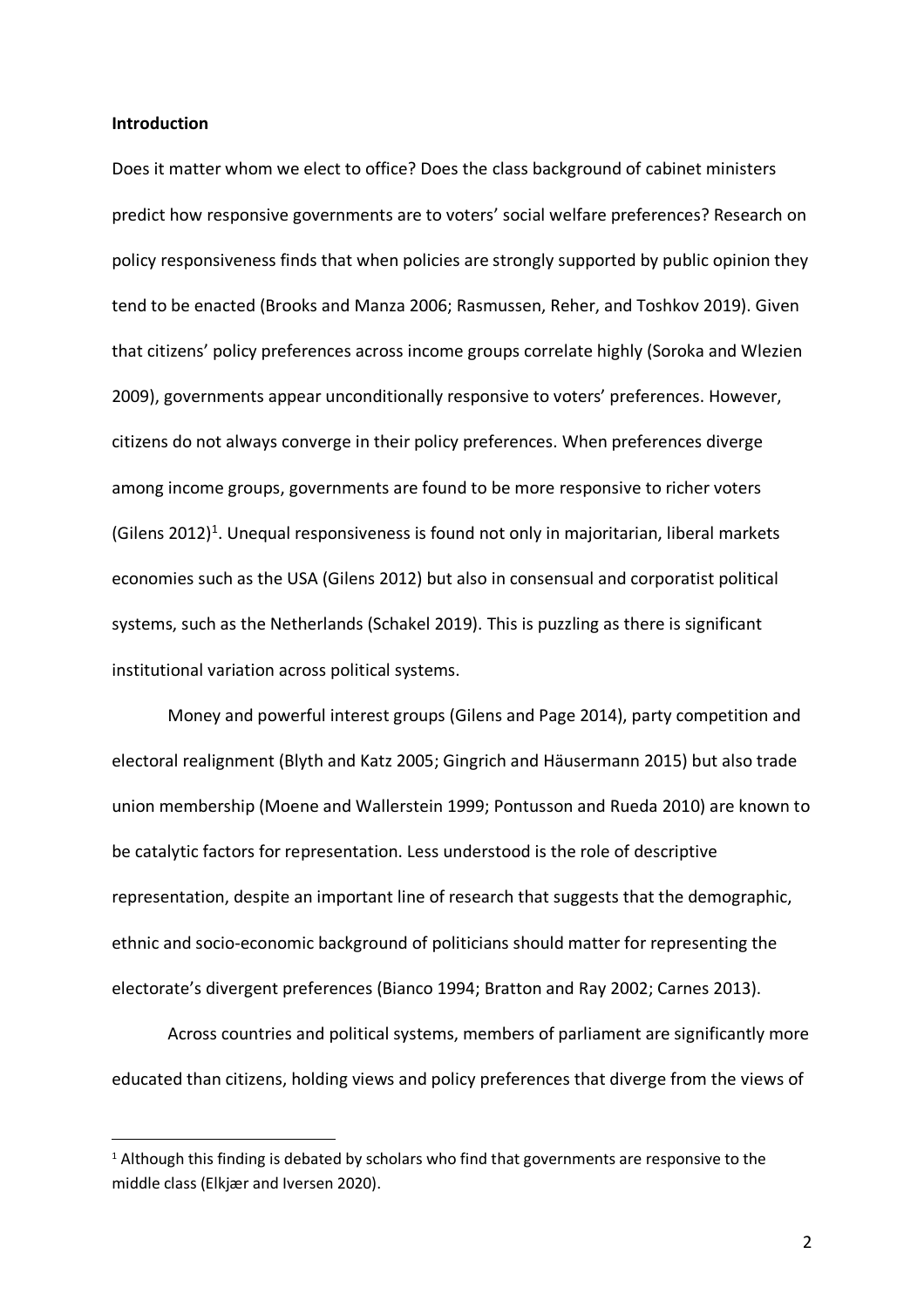the average (Bovens and Wille 2017). They are mostly male dominated (Krook and O'Brien 2012; Volden, Wiseman, and Wittmer 2018), representing primarily the professional classes and under-representing the working-class (Carnes 2013; Carnes and Lupu 2015; O'Grady 2018).

The socio-economic backgrounds of legislators and cabinet ministers might explain why governments of variable ideological leanings are more responsive to the richer and more educated. Scholars have yet to study whether descriptive representation in governments conditions policy representation. In parliamentary democracies, cabinet ministers, not legislators, make policy and are the most visible politicians to voters. Yet, little is known about the changing profiles of cabinet ministers and whether they make governments more or less receptive to citizens' policy preferences. Even though individual politicians are constrained by electoral necessities and share common policy preferences in line with party ideology, the intensity of their individual policy preferences is often predicted by their professional and socio-economic background (Alexiadou 2016; O'Grady 2018).

This article investigates whether the professional background of cabinet ministers might determine how receptive and responsive governments are to the social welfare preferences of different income groups, above and beyond party government ideology. I focus on social welfare policy because it is one of the few policy areas where we observe persistent differences in preferences across income groups (Gingrich and Häusermann 2015; Kitschelt and Rehm 2014). Preferences over redistributive policies tend to diverge among income groups, with lower income earners generally preferring higher levels of redistribution (Gingrich and Häusermann 2015; Meltzer and Richard 1981; Rueda 2018). Therefore it is not surprising that when it comes to social welfare reforms, governments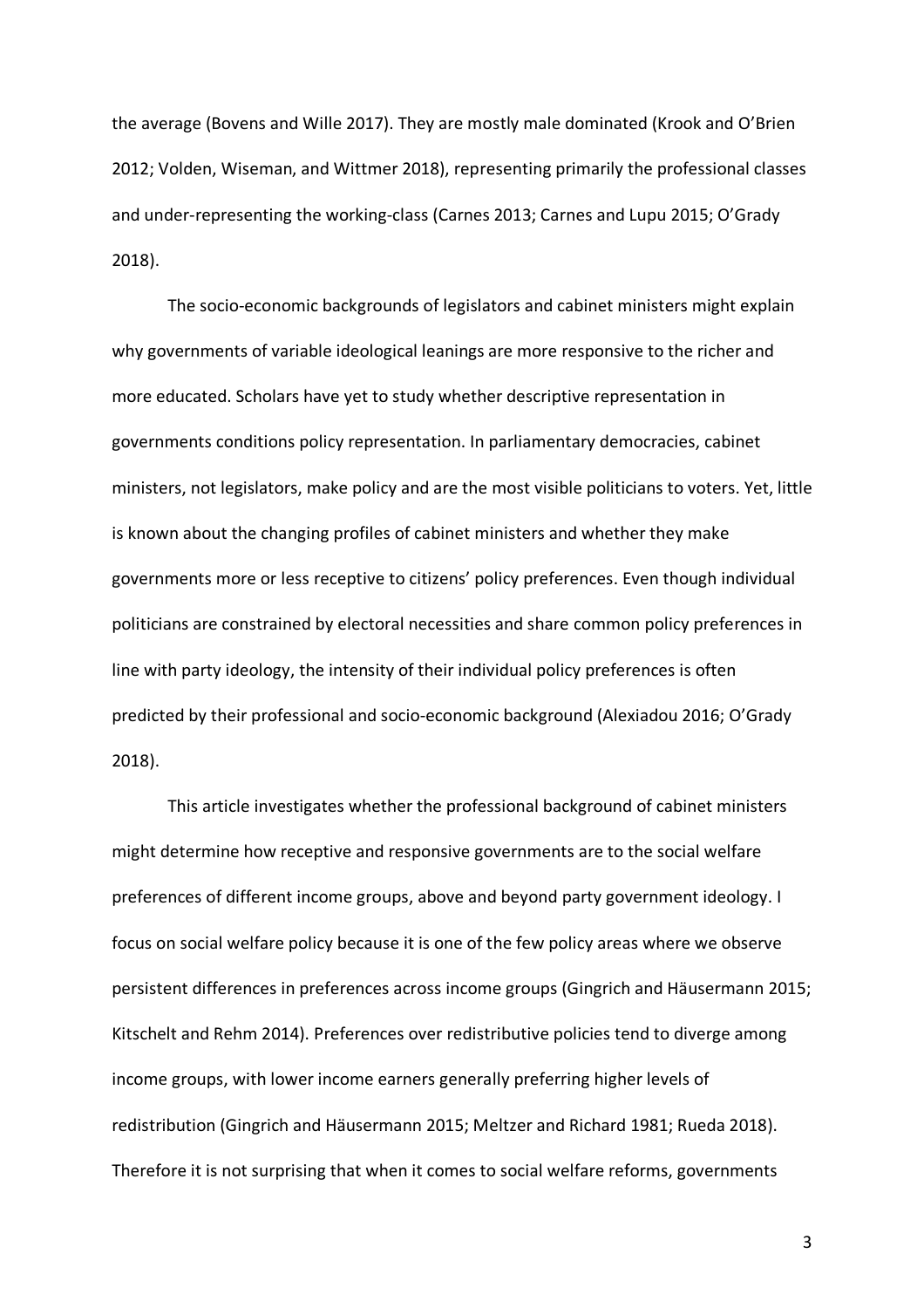have mostly been more responsive to the preferences of high income voters over the preferences of lower income earners (Schakel, Burgoon, and Hakhverdian 2020).

With the aid of a new dataset on the professional backgrounds of cabinet ministers in eighteen parliamentary democracies over sixty years, two datasets on welfare benefit generosity (Lee et al. 2020; Scruggs, Detlef, and Kuitto 2013b) and social welfare preferences (Schakel, Burgoon, and Hakhverdian 2020; Soroka and Wlezien 2009), I test how the professional composition of cabinets affects welfare generosity, both directly and conditionally on welfare preferences. The results are robust independently of the sample size and time period.

The article innovates in two ways: it predicts policy responsiveness as a function of descriptive representation in government. Building on the rich literature on the policy and political preferences of occupational groups (Häusermann and Kriesi 2015; Kitschelt and Rehm 2014; Manza and Brooks 2008), it identifies backgrounds of cabinet ministers that are more and less likely to be receptive to the social welfare preferences of poorer citizens. By doing that, it also provides new insights on the relationship between government ideology, the professional background of cabinet ministers and their combined effect on the welfare state.

The article speaks to the literature on policy responsiveness (Gilens 2012; Rasmussen, Reher, and Toshkov 2019; Schakel, Burgoon, and Hakhverdian 2020), the literature on descriptive and substantive representation (Carnes and Lupu 2015; O'Grady 2018), and the debate on the political causes of inequality (Iversen and Soskice 2019; Rueda 2018).

Next, I present the data on the occupational backgrounds of ministers across 18 parliamentary democracies over sixty years. The following section discusses why social class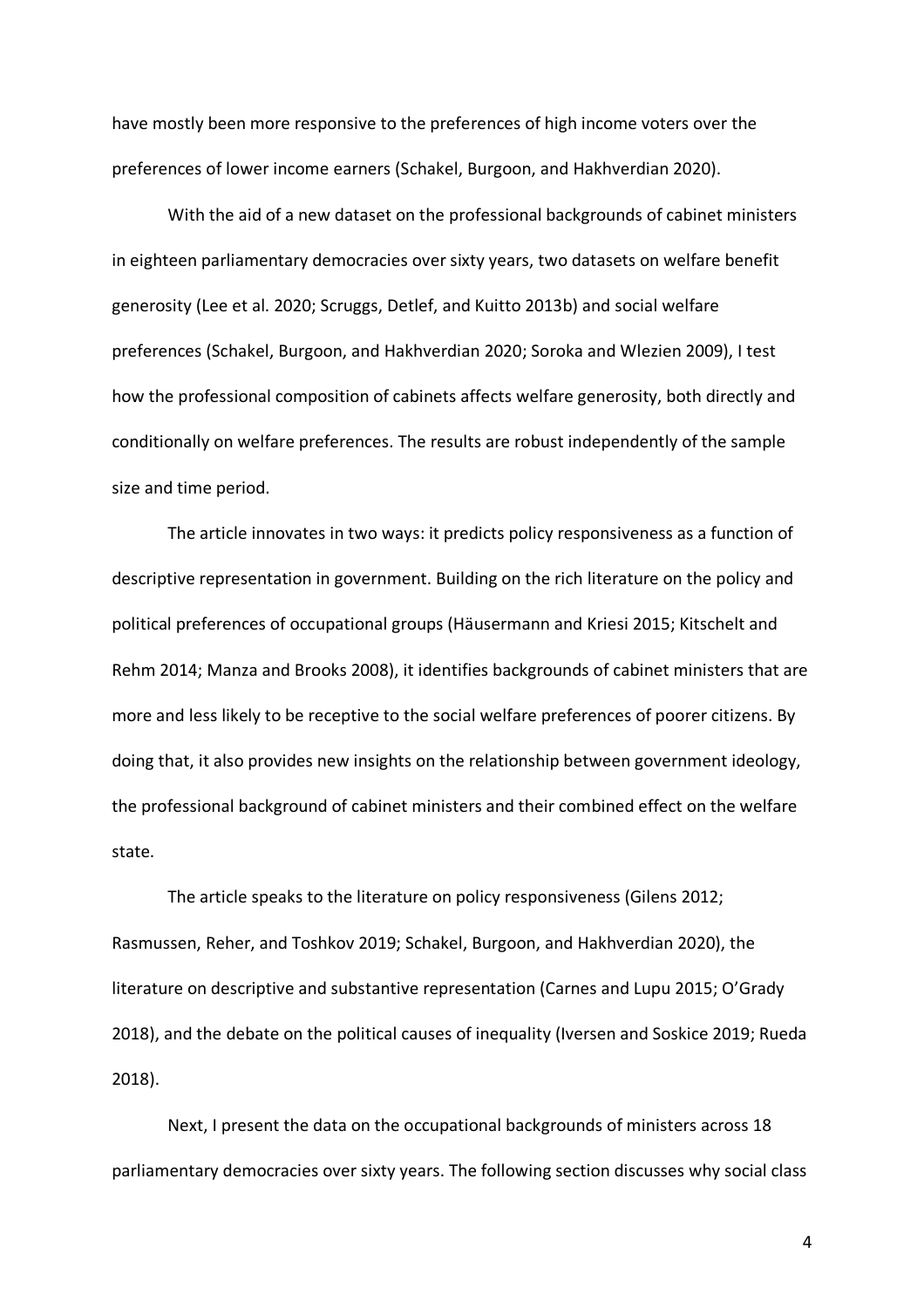matters for one's economic and social welfare preferences and presents data from the European Social Survey (Waves 1 to 8). In the third part, I predict social welfare reforms as outcomes of cabinet composition and welfare preferences.

#### **The professional background of cabinet ministers in 18 industrialised democracies**

I use a new dataset on the appointments and personal background of select cabinet ministers in 18 parliamentary democracies<sup>2</sup>, starting as early as 1945.<sup>3</sup> The dataset consists of ministerial appointments to the portfolios of the prime minister, the deputy prime minister, the ministers of foreign affairs, economics, finance, budget- when applicablehealth, employment and social affairs. The central aim of the dataset is to identify the individual minister who is responsible for the policies of foreign affairs, economics, finance, health, employment and social affairs.<sup>4</sup> This information has been collected manually by multiple coders over the course of six years (2008 to 2014) by relying first, on formal governmental websites, second on the international Who's Who, and third on Wikipedia. Each country has been independently coded by two coders and checked by the principal

<sup>&</sup>lt;sup>2</sup> Australia, Austria, Belgium, Canada, Denmark, Finland, France, Germany, Greece, Ireland, Italy, Netherlands, New Zealand, Norway, Portugal, Spain, Sweden, UK.

<sup>&</sup>lt;sup>3</sup> Table 1 of the Appendix presents the country/years included in the dataset.

<sup>4</sup> The unit of analysis is individual ministers nested in cabinets, which in turn are nested in governments. In other words, the dataset is structured at four different levels; individual ministers, cabinets, governments and countries. An original feature of this dataset is that it traces ministerial changes within the life of a government. This includes both individual ministerial reshuffles and cabinet wide-reshuffles, but only with respect to the 8 portfolios under study. Thus, in countries where ministerial and cabinet reshuffles are very common, the number of ministerial appointments can be substantially higher than in countries where ministers have longer tenures in a portfolio<sup>4</sup>. Furthermore, the number of appointments is often different from the actual number of ministers since a new appointment is coded every time there is a reshuffle in one of the 8 portfolios under study.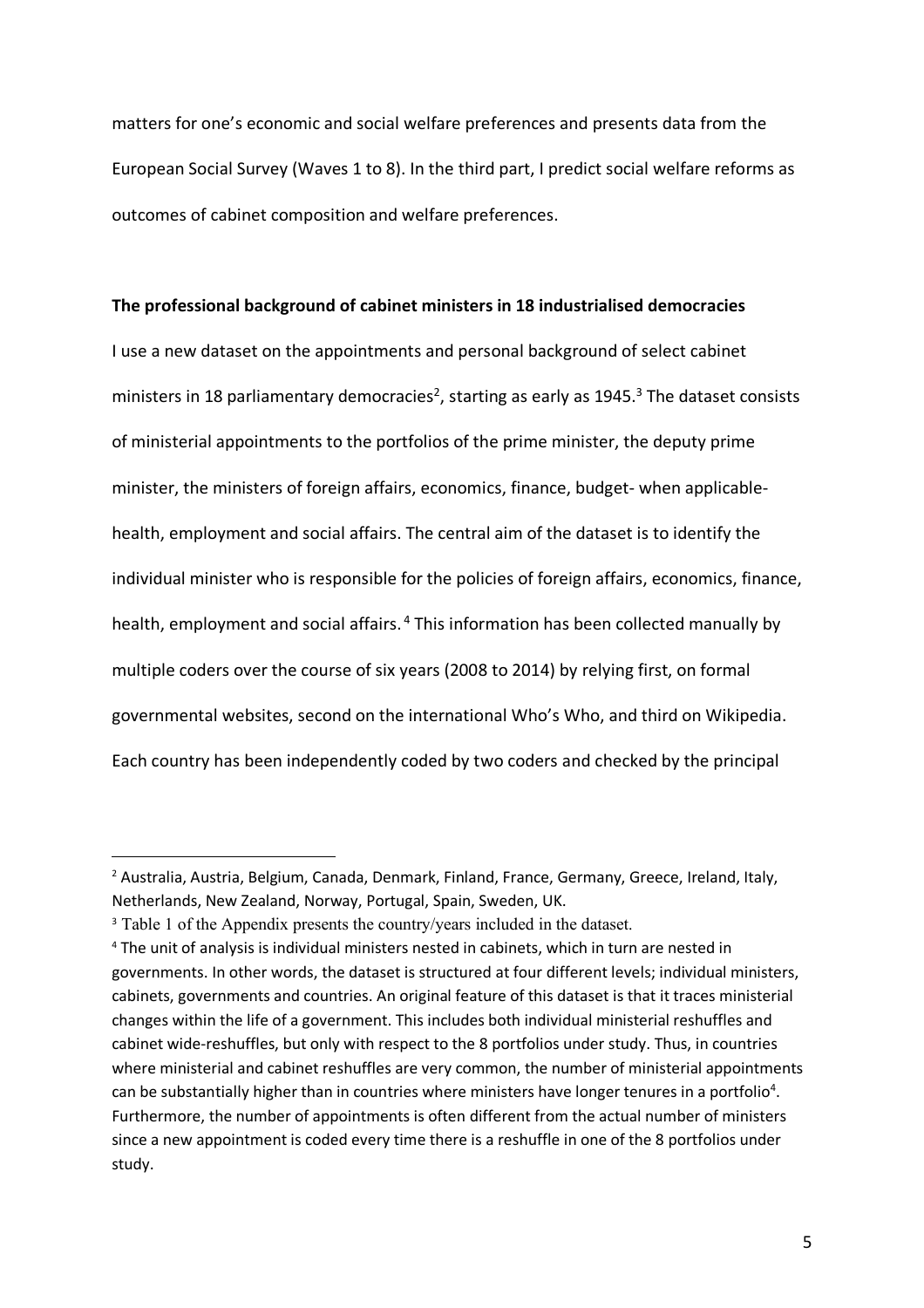investigators. Where information was hard to find, the coders looked at newspaper archives and obituaries.

The data include biographical information on the educational, professional and political background of cabinet ministers. Regarding the occupational information that is of interest here, three different professions have been coded, with the primary profession being the one they spent the most time at.

Figure 1 provides a first glance at the primary professions of the cabinet ministers in the sample. The graph on the left summarises ministerial professions since 1945 whereas the graph on the right provides an overview since 2000. Three professional qualifications appear to have been the most prominent among the cabinet ministers across time: lawyers, academics and civil servants. On average, most cabinet ministers (about 17 percent) exercised the legal profession prior to entering politics. This is hardly surprising as lawyers are knowledgeable in constitutional affairs and are generally gifted orators, a skill that is critical for elected politicians. Perhaps what is more surprising is that the second most common profession is the academic, which includes university professors and teachers, alike. Together academics and former bureaucrats constitute more than a quarter of all cabinet ministers.

> [Figure 1 about here] [Figure 2 about here]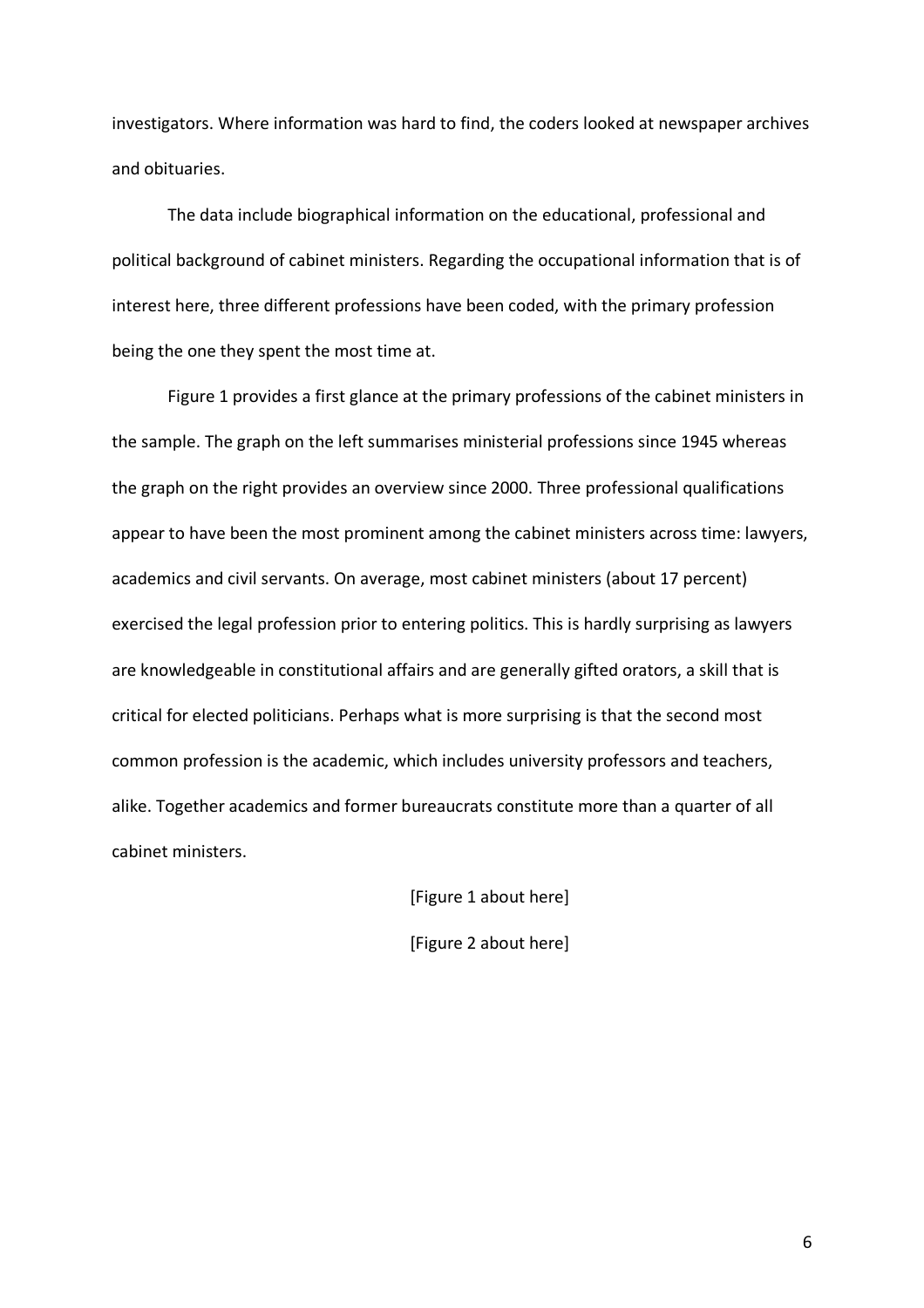Beyond the top three professions, significant differences arise across time. While in the full sample (left graph), the fourth most common occupational group is former leaders of trade unions (constituting around seven percent), the fourth most common profession since 2000 is local politics, followed by those ministers whose only professional experience is in politics. Since 2000, former trade union leaders moved down to the eighth place, with professional politicians<sup>5</sup> and executives overtaking them. Trade unionists and ministers with blue collar backgrounds add up to just under ten percent of all ministers in the full sample and under five percent in more recent years. In contrast, ministers with predominantly political background, those with a career in local politics and those who have had no other professional experience outside politics, became the fourth most common professional background of cabinet ministers across the 18 countries.

To sum up, those with legal, political and academic backgrounds have dominated parliamentary cabinets since 1945. While ministers with a background in the union movement have also featured prominently in the past, their numbers have declined significantly in the last two decades. Immediately it becomes obvious that parliamentary cabinets have never been representative of society in descriptive terms, and that they are becoming even less representative over time.

In Figure 2 I try to replicate the occupational groups of cabinet ministers for European citizens in the 15 West European democracies in the ministerial sample. For that, I use data from the European Social Survey, from 2002 to 2016 (Waves 1-8). In Figure 2 we

<sup>&</sup>lt;sup>5</sup> Those whose primary occupation was either in elective office in local government or who never had a job other than elective office at the national level or as full-time party members (those included in the 'off politics' category). These two categories, together, add up to more than ten percent of all cabinet ministers, making them the fourth largest group and right next to top civil servants.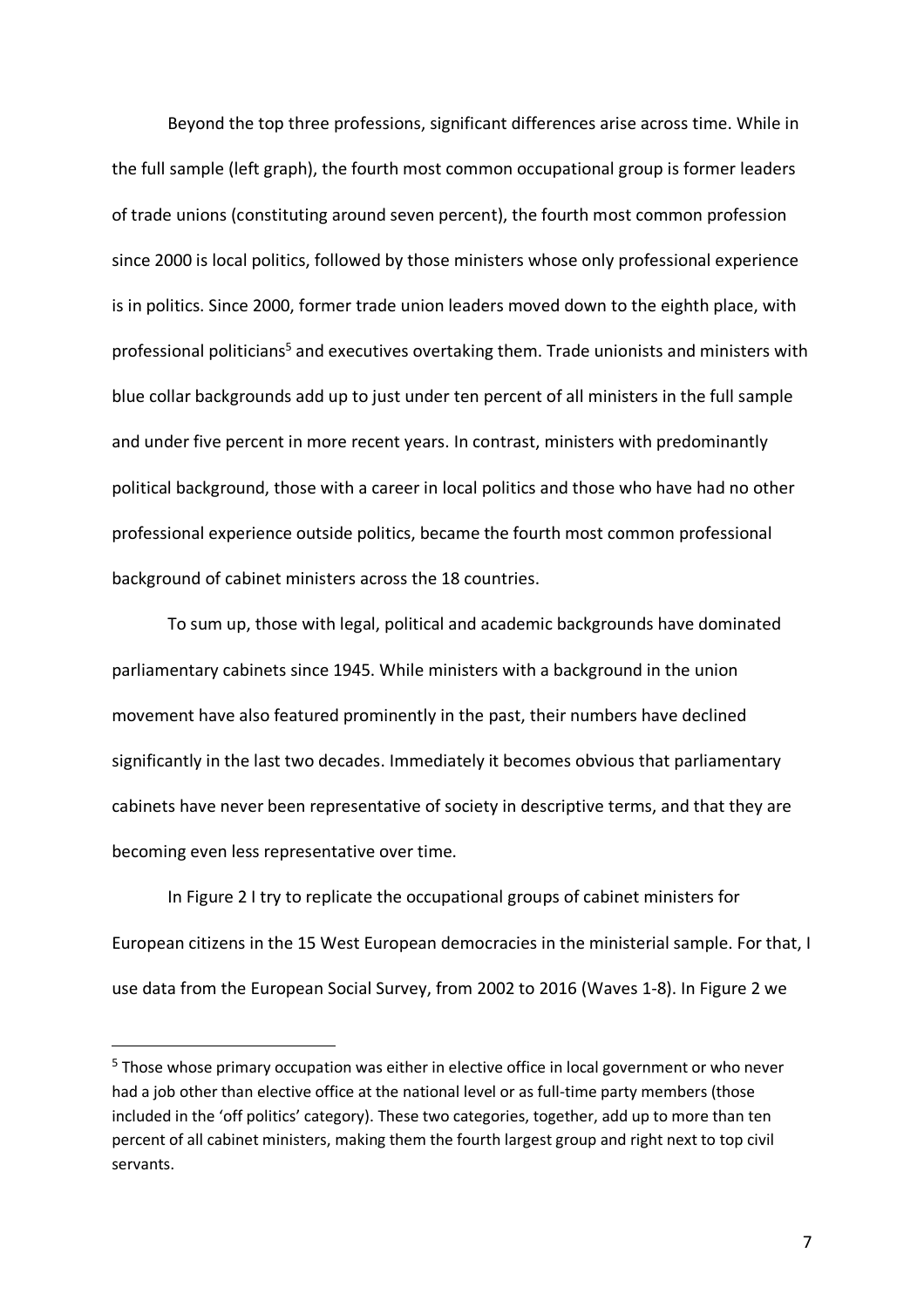see that educators account for less than 2 percent of the population, and lawyers are an even smaller group. In contrast, production, service and skilled workers, who are the largest occupational group, hardly ever make it to government offices. Ministers with a blue-collar background are the least common occupational group in cabinets during the same time period.

Figures 1 and 2 provide a very clear picture about the professional groups that are over- and under-represented in parliamentary cabinets: workers, who are the largest occupational group in society, are particularly under-represented in government, while professionals are clearly over-represented. These findings only confirm what Carnes and Lupu (2015) found regarding legislators in Latin American democracies.

Even though governments are not representative bodies, the astounding absence of policymakers with a working class background raises questions about politicians' ability to respond to the concerns and policy preferences of the under-represented groups of citizens. Unlike executives in presidential systems, parliamentary cabinets are responsible for both initiating and implementing policies, therefore they are the ones deciding what enters the policy agenda. The next section addresses the differences in redistributive policy preferences across occupational groups and classes.

#### **Class representation in cabinets and economic preferences**

Education and income strongly correlate with occupation but are not the same. Building on political economy models, such as the Meltzer-Richard (1981), much of empirical work uses income as the main predictor for redistribution preferences (Elkjær and Iversen 2020; Gilens and Page 2014; Rueda 2018). However, income alone fails to capture important effects of socialisation through the workplace but also other non-monetary determinants of one's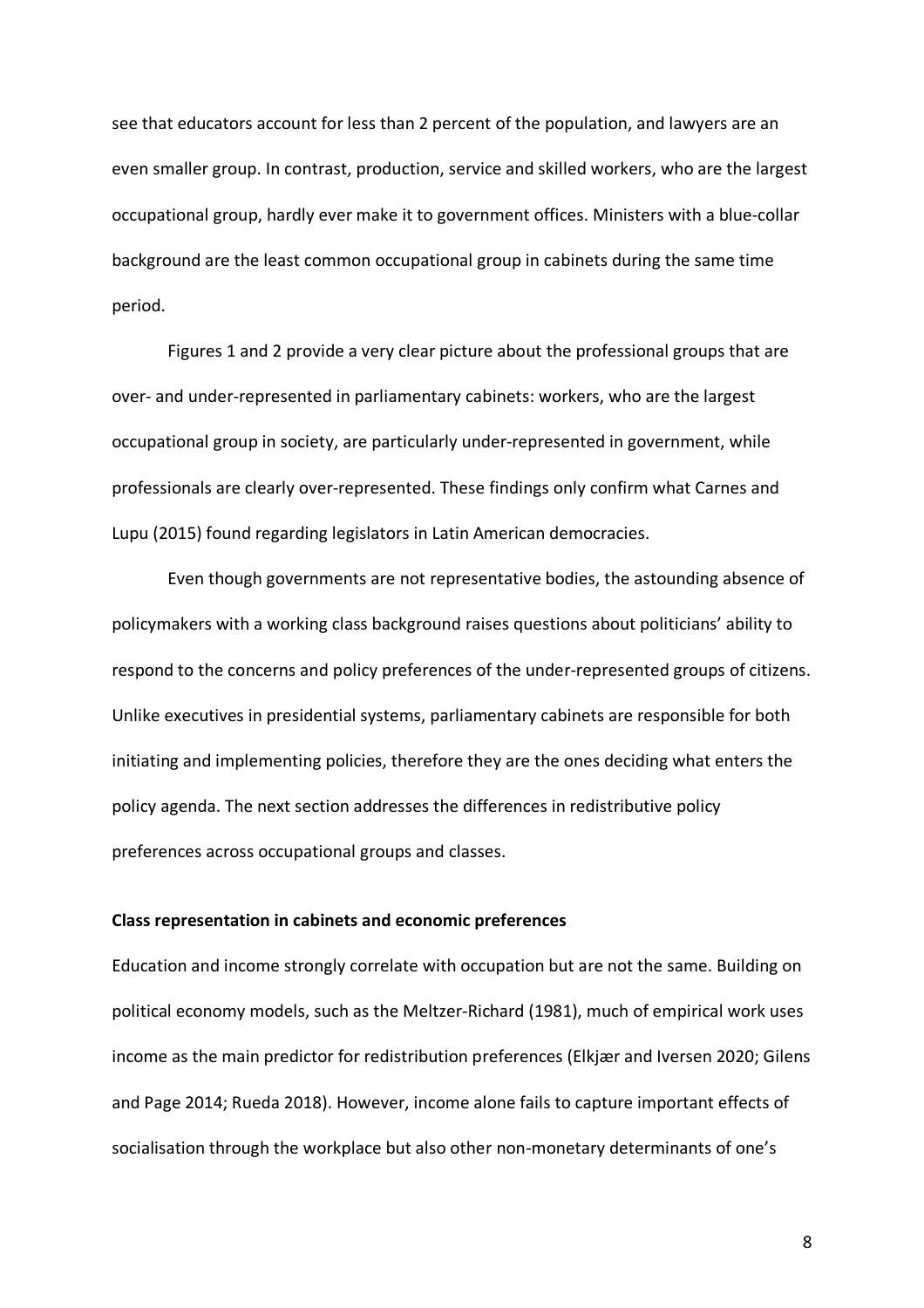standard of living. Occupation is the strongest predictor of political identity (Kitschelt and Rehm 2014; Manza and Brooks 2008). The workplace provides a forum of political engagement and important social-networks such as professional associations and tradeunion membership (Kitschelt and Rehm 2014; Manza and Brooks 2008), above and beyond material comfort and standard of living.

Consequently, occupation is most commonly chosen as the main determinant of class in studies of descriptive representation (Carnes and Lupu 2015; O'Grady 2018). In a sample of 18 Latin American democracies, Carnes and Lupu (2015) find that legislators from working-class backgrounds, much like citizens, are more supportive of state intervention than businesspeople and professionals. O'Grady (2018) finds similar effects within the British Labour party; working class legislators have significantly stronger pro-welfare policy preferences than their white-collar and professional colleagues.

However, O'Grady also finds that there is group of legislators whose pro-welfare preferences are closer to the preferences of their working-class than their professional colleagues; those working in the public and voluntary sectors. This finding is consistent with extensive work that studies the policy preferences across social classes. This work identifies sociocultural professionals, those whose work involves inter-personal and social interactions such as teaching, nursing or counselling (Oesch and Rennwald 2018), as strong supporters of the welfare state (Gingrich and Häusermann 2015).

Unlike liberal professionals, who are part of the employer or managerial class, sociocultural professionals hold liberal cultural views and strongly pro-welfare preferences. The literature identifies three main drivers for the pro-welfare preferences of sociocultural professionals; their egalitarian and solidaristic values that are fostered by the interpersonal nature of their work, the fact that they are directly employed by the state and the atypical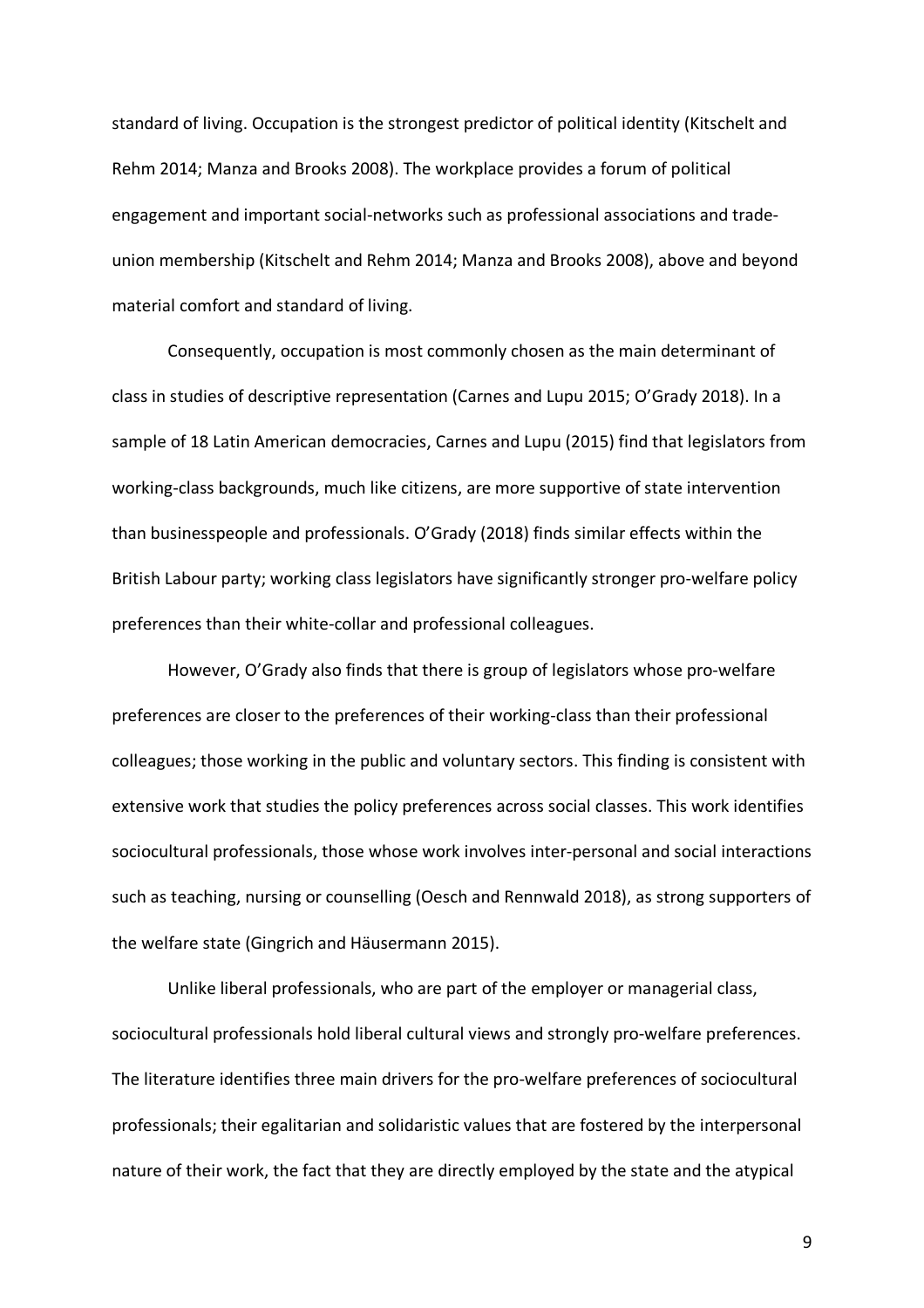and insecure employment situation they often face themselves (Gingrich and Häusermann 2015). As a result, sociocultural professionals are as likely to support redistributive policies as production workers (Häusermann and Kriesi 2015) and have become the core electorate for social democratic parties (Gingrich and Häusermann 2015).

The distinction between liberal and sociocultural professionals could be particularly useful when investigating the responsiveness of governments to citizens' divided policy preferences. If cabinets cannot represent voters descriptively, could they be representative substantively by being more or less in tune with the policy priorities and concerns of voters from different class backgrounds? I am not suggesting that individual politicians alone are responsible for the government's agenda. Parliamentary governments are still party governments and compete elections along partisan and programmatic platforms (Caramani 2017; Stokes et al. 2013). Nonetheless, given that the majority of cabinet ministers are either liberal professionals (lawyers, executives, bankers) or sociocultural professionals (professors, teachers but also journalists), it is important to have clear theoretical expectations about how ministers' preference biases might affect policy outcomes, above and beyond their partisan ideology and the government's stated government agenda.

Taking two of the largest professional groups in politics, educators and lawyers, it is worth investigating if the first have consistently stronger pro-redistributive preferences than the latter, as found in the literature (Oesch and Rennwald 2018). To test this, I use the a question on redistributive preferences that has been asked in every ESS wave and is also one that has been used in several studies (Rueda 2018). The question asks: "To what extent do you agree or disagree with the following statement. The government should take measures to reduce differences in income levels". The respondents are given a range of answers from 1 to 5, where 1 is strongly agree to 5 strongly disagree. I create a dichotomous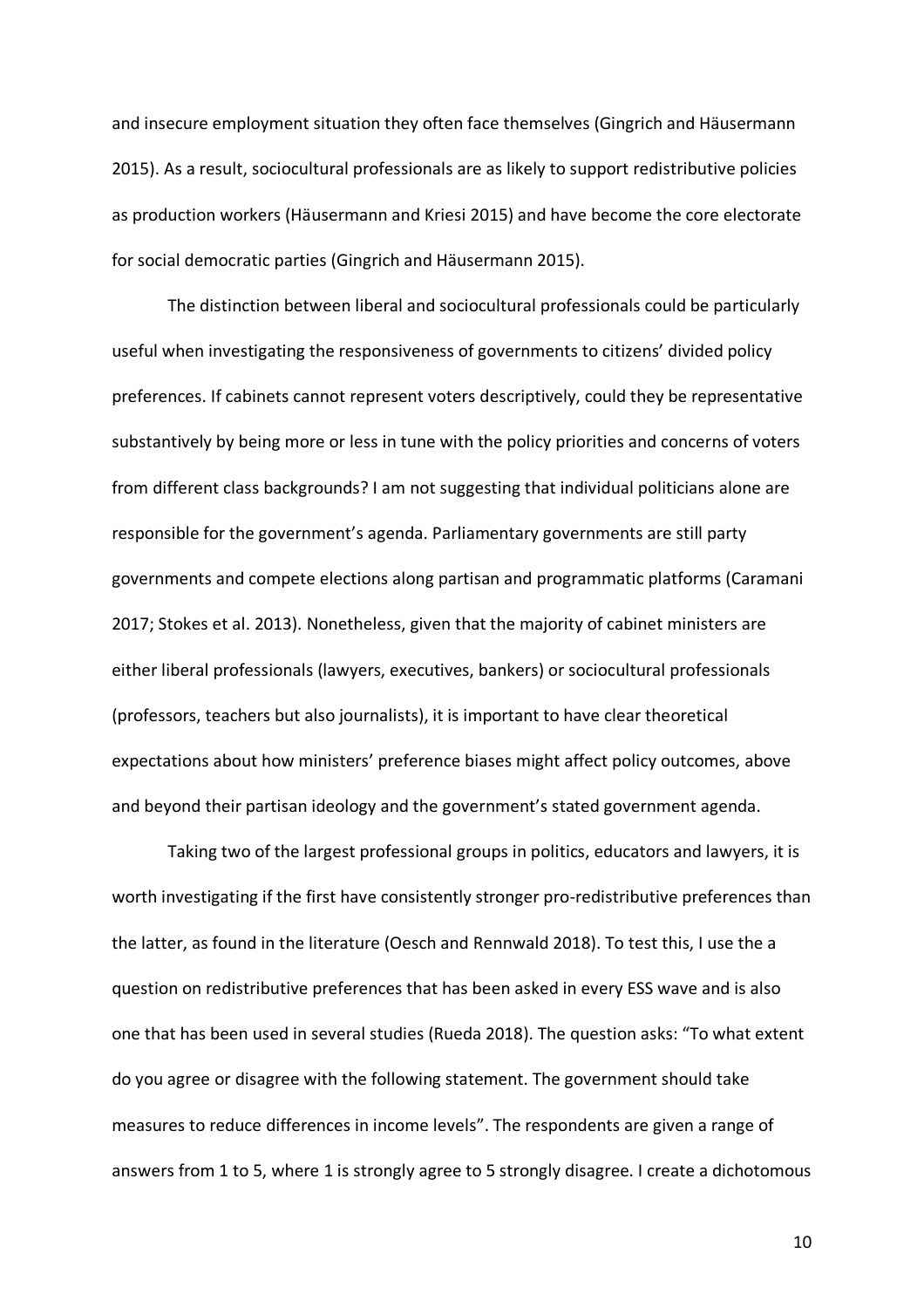variable where 1 is strongly agree and 0 otherwise. This way I code one's strong redistributive preferences.

#### [Table 1 about here]

Table 1 confirms what the literature tells us: employers and liberal professionals are less supportive of income redistribution than workers and sociocultural professionals. Specifically, lawyers and bankers are the least supportive of income redistribution (15 and 17 percent, respectively), while manual workers are the most supportive (32 percent). In between we find sociocultural professionals, professors, teachers and journalists, with over a quarter of them strongly supporting redistribution. Interestingly, ESS respondents classified as politicians, top civil servants or administrators have libertarian economic views.

To proceed with a more systematic investigation of the descriptive and policy representation of social classes, I classify the occupational groups of citizens and cabinet ministers into upper, middle and working class in a six-class schema that builds on the class schema by Oesch and Rennwald (2018). The first class is the *executive and capital owning class*. This builds directly on the "independent work logic" by Oesch and Rennwald (2018). This class includes *large employers and liberal professionals*, such as self-employed lawyers. The self-employed, small business owners and farmers are also part of the capital owning class but separate from the liberal professionals. In parliamentary cabinets, liberal professionals and executives (lawyers, bankers and executives) constitute a substantial group of policymakers, so I code them separately from the self-employed, the businessmen and farmers. I call the first group *liberal professionals* and the latter as *owning class*.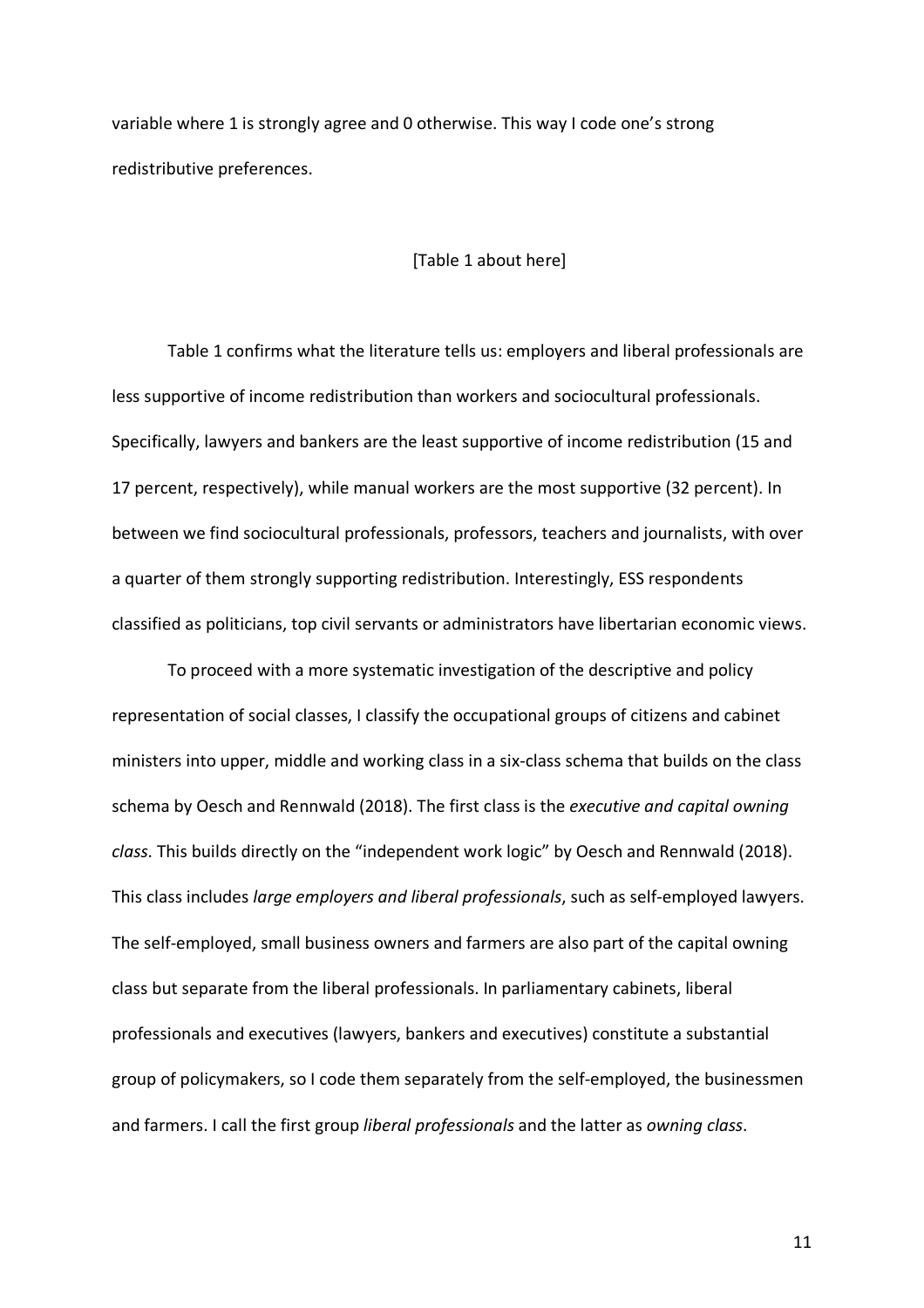Within the middle class, Oesch and Rennwald (2018) identify three different groups: the *sociocultural professionals,* the *technical professionals* and the *managerial professionals.* According to that schema, *sociocultural professionals* include teachers, social workers and public sector doctors. I follow a similar categorisation, but I exclude doctors because the employment status of doctors can vary significantly by country (e.g. doctors having outside income through private practice in some countries but not others). Specifically, within the sociocultural professional group I included everyone in *education, in the humanities and journalists*. *Doctors* are included with other *health professionals, consultants, technicians, engineers* and *scientists* in the group of *technical professionals.* Finally, *managers, administrators* and *accountants* are coded as *managerial professionals*.

*Production workers*, such as carpenters, and *service workers*, such as waiters, are classified as *working class*<sup>6</sup> as per Oesch and Rennwald (2018). I also coded the "inbetween" class of clerks but also unskilled and precarious labour as working class. Table 2 summarises the class schema for the ESS data, while Table 3 summarises the class categorisation for cabinet ministers. Since there is not perfect correspondence between the ESS professional categories and the ministerial data, there are some differences in the coding of the working class. Specifically, I include salaried employees as working class when applying to the ministerial data. Nonetheless, there is good correspondence between liberal professionals and sociocultural professionals, which constitute the two largest classes of cabinet ministers. Figures 3 and 4 provide an overview of the distribution of the class schema for citizens and ministers, alike. Once again, the discrepancy in the distribution of

<sup>&</sup>lt;sup>6</sup> This definition of the working class is quite different from the one adopted by Evans and Tilley (2017), for whom working class citizens are those who have low job security, low earnings, their earnings depend on the hours of work and overtime, they work in shifts and have no control of their conditions of work.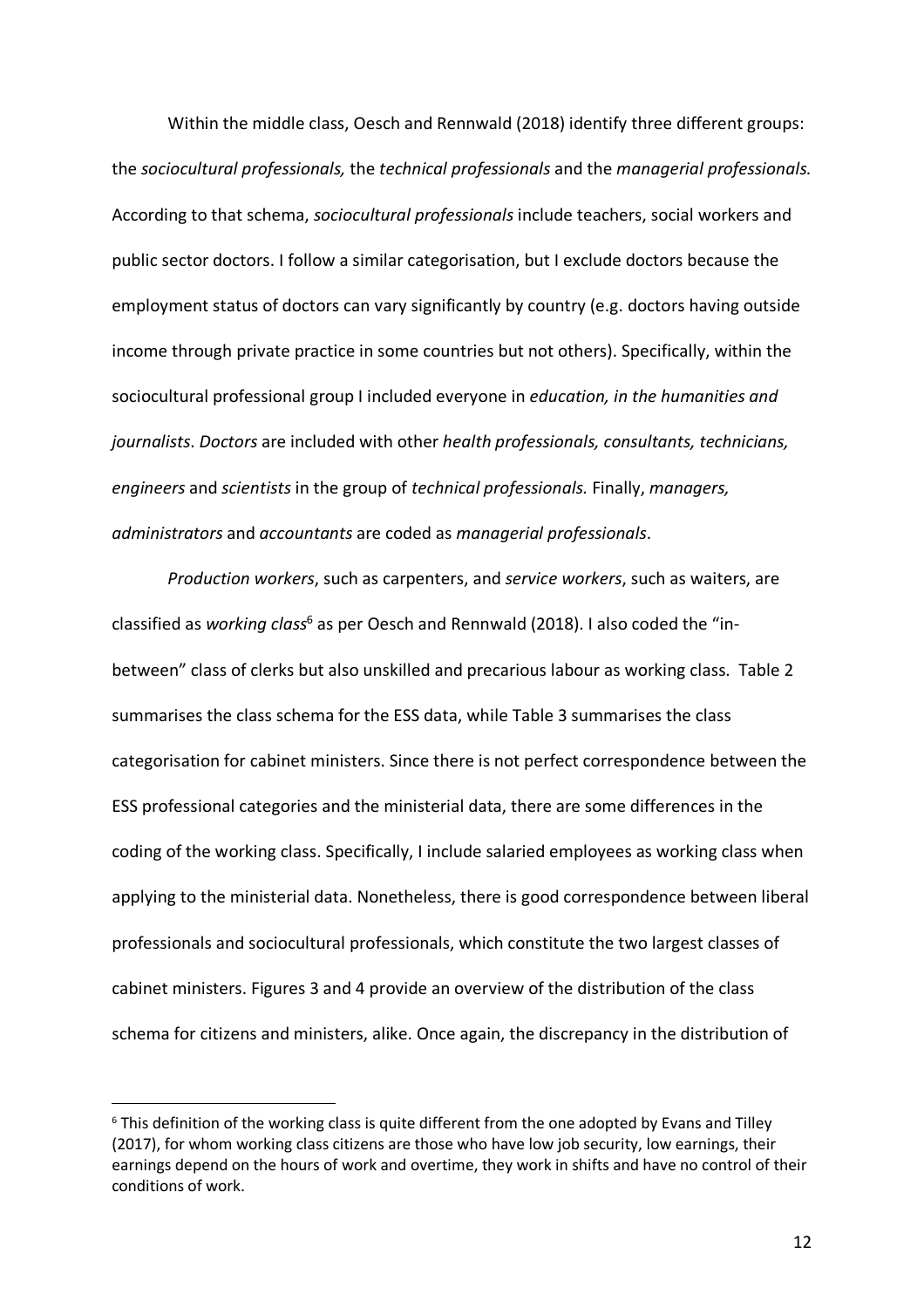classes between citizens and politicians is striking, with liberal and sociocultural professionals constituting the largest groups in politics but a small minority in society.

> [Table 2 about here] [Table 3 about here] [Figure 3 about here] [Figure 4 about here]

To investigate the gap in the redistributive preferences between sociocultural and liberal professionals, I subtracted the average preference (by country and survey wave) of liberal professionals from the average preference of sociocultural professionals. Figure 5 reports the gaps over the 2002-2016 period. The results are quite striking. The difference in redistributional preferences between sociocultural professionals and working-class respondents is 4 percent. In contrast, the difference between liberal professionals and working-class respondents is over 15 percent. Consequently, sociocultural professionals are significantly closer to the policy preferences of the working class than to the preferences of liberal professionals.

#### [Figure 5 about here]

The findings replicate what has been already discussed in the literature (Gingrich and Häusermann 2015). The closeness in the social policy preferences between sociocultural professionals and the working class is seen as the reason for the shift of middle-class voters towards social democratic parties, as the vote of the working class declined. As a result,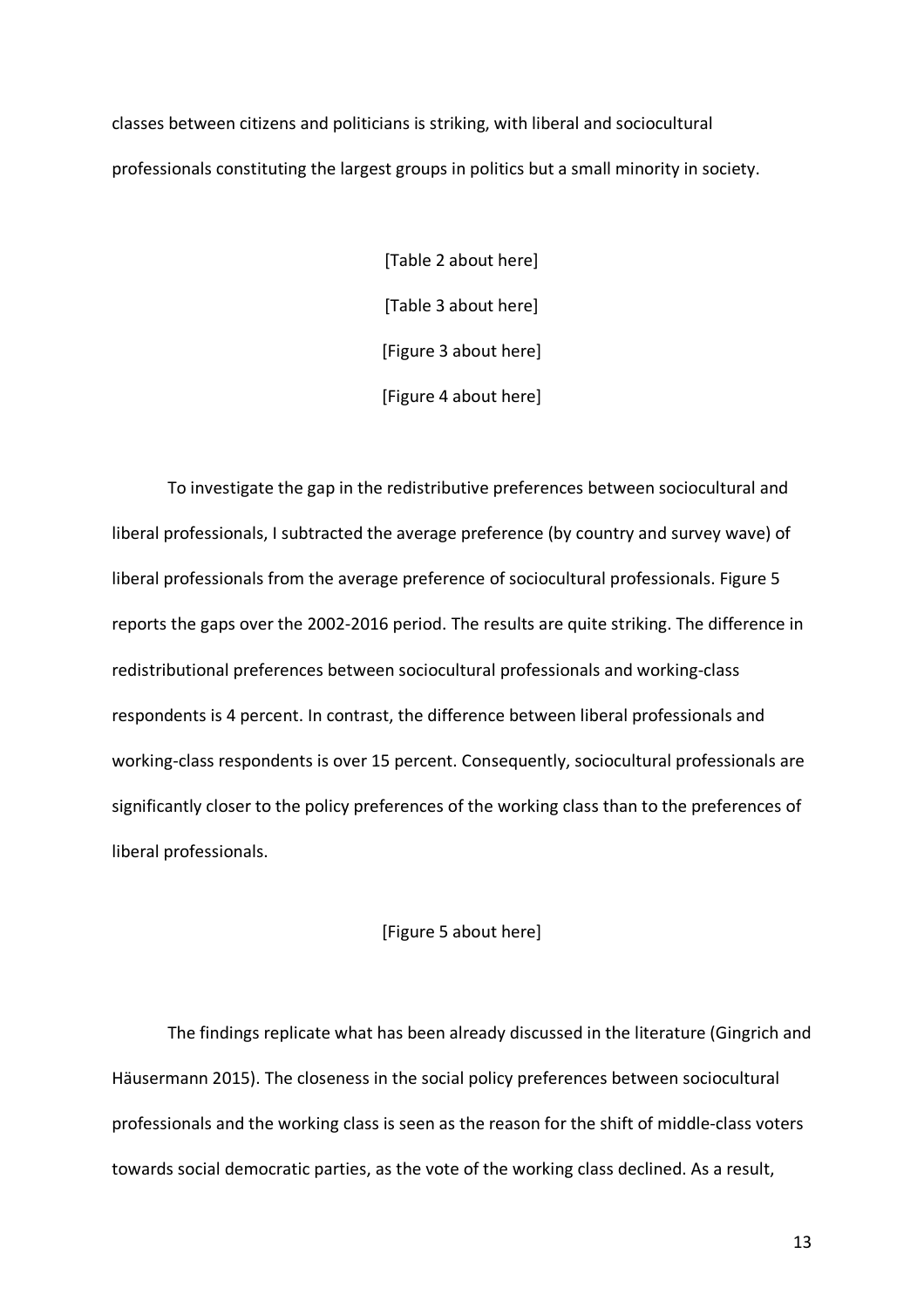sociocultural professionals become core voters of social democratic parties, while technical professionals and the self-employed went to right parties (Gingrich and Häusermann 2015; Häusermann and Kriesi 2015). Here I provide evidence that this divergence in policy preferences is particularly strong between sociocultural and liberal professionals as defined by Oesch and Rennwald (2018). The comparison between these two groups could be particularly relevant for predicting the policy preferences of parliamentary governments in economically advanced parliamentary democracies, above and beyond standard measures of left-right party ideology.

#### **A class-based measure of government ideology**

Government ideology is strongly linked to the development of the welfare state. Liberal and conservative parties favour a slimmer welfare state while social democrats and Christian democrats have supported a more generous welfare state (Esping-Andersen 1990; Korpi and Palme 2003; Manow and Kersberger 2009). Government ideology is also directly linked to social classes, with Christian democrats historically appealing to religious and more affluent voters (Dalton 2008) while social democratic parties appealing to working-class and more recently middle-class voters (Gingrich and Häusermann 2015).

Political parties' class support and electoral re-alignment are central in parties' electoral strategies as they strive to win elections (Przeworski and Sprague 1986). While Downesian models of electoral competition see parties as free to shift their positions to the policy position of the median voter (Downs 1957), partisan models see parties as likeminded organisations that are constrained by their members and party leadership (Wenzelburger and Zohlnhöfer, forthcoming.). The empirical evidence is mixed with some scholars finding that government policies reflect the preferences of the middle class (Elkjær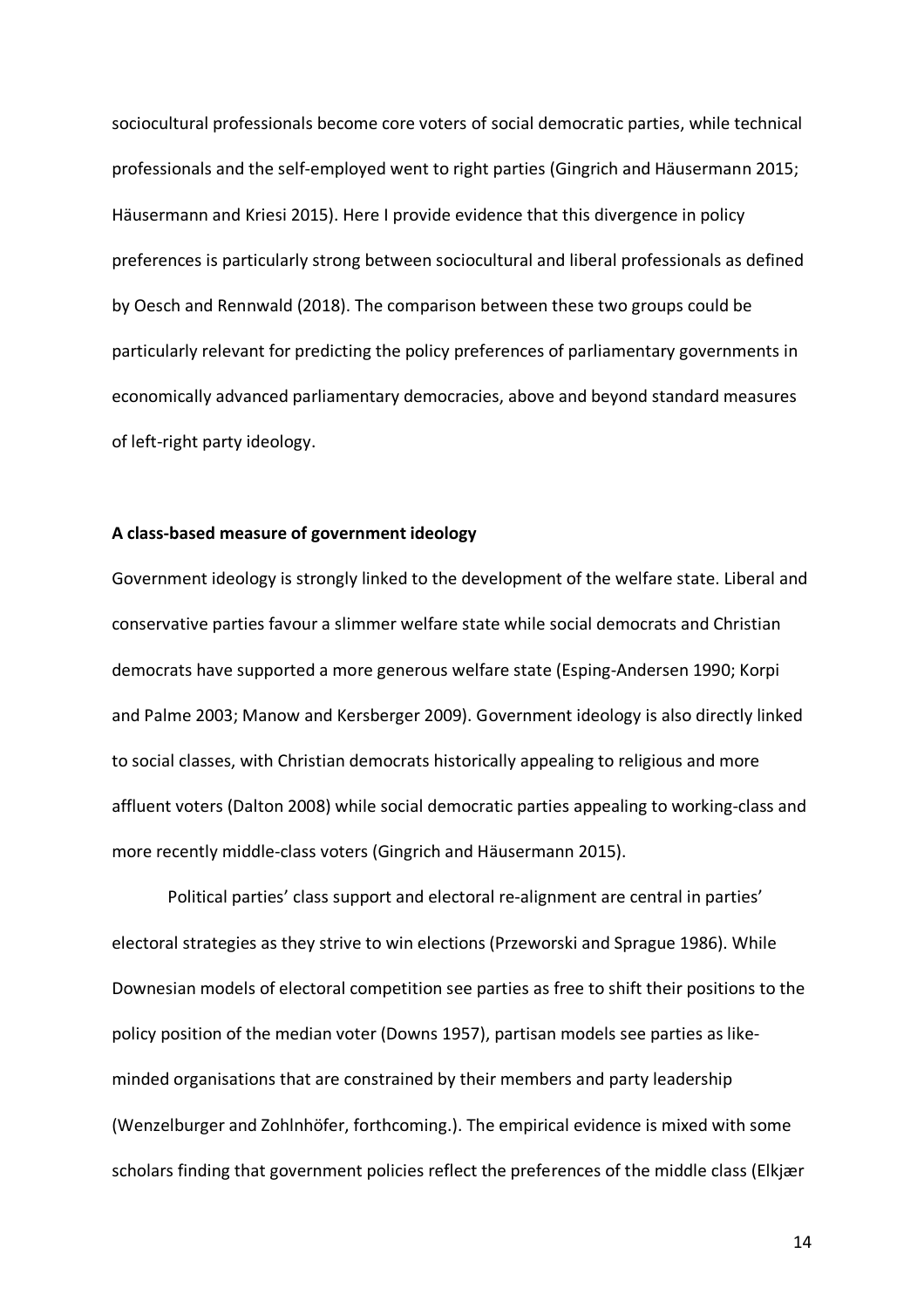and Iversen 2020; Iversen and Soskice 2019), while others finding clear partisan effects (Allan and Scruggs 2004; Korpi and Palme 2003). Against that debate, a third line of research points to a persistent policy bias that favours higher income voters. Not only policies are found to reflect the policy preferences of the rich (Gilens 2012; Schakel 2019), but policy biases are already identified at the party level, when parties draft their party manifestos. Political parties, across the ideological spectrum, appear to prioritise policies that are of higher saliency to higher income voters (Giger, Rosset, and Bernauer 2012).

This article contributes to the debate on the role of parties in welfare state development by conceptualising parties as like-minded organisations whose policy priorities are strongly shaped by the policy preferences of their members and elites (Wenzelburger and Zohlnhöfer, forthcoming). While party and elite membership is endogenously determined (Wenzelburger and Zohlnhöfer, forhcoming), it can also be strategic in that parties seek to commit to a set of policies through candidate recruitment (Becher 2016). Moving one step up, from the party to party government, cabinets can be conceptualised as decision-making bodies that are constrained by party ideology and their electoral promises (Hübscher 2018; Mansergh and Thomson 2007; Thomson 2001) but also and crucially by the individual preferences of their members, namely cabinet ministers (Alexiadou 2016; Wenzelburger and Staff 2017). Thus, this article asks: does the class composition of cabinets have a concrete and distinguishable impact on social welfare policy? If so, Is ministers' class background a conditional or an additional factor of government ideology?

The class composition of cabinets might be an additional, or a conditional factor of cabinet ideology to the partisan and manifesto-based measures of government ideology. The class composition of cabinets could potentially be a mechanism that conditions how responsive executives are to the policy preferences of different groups of citizens. Figure 6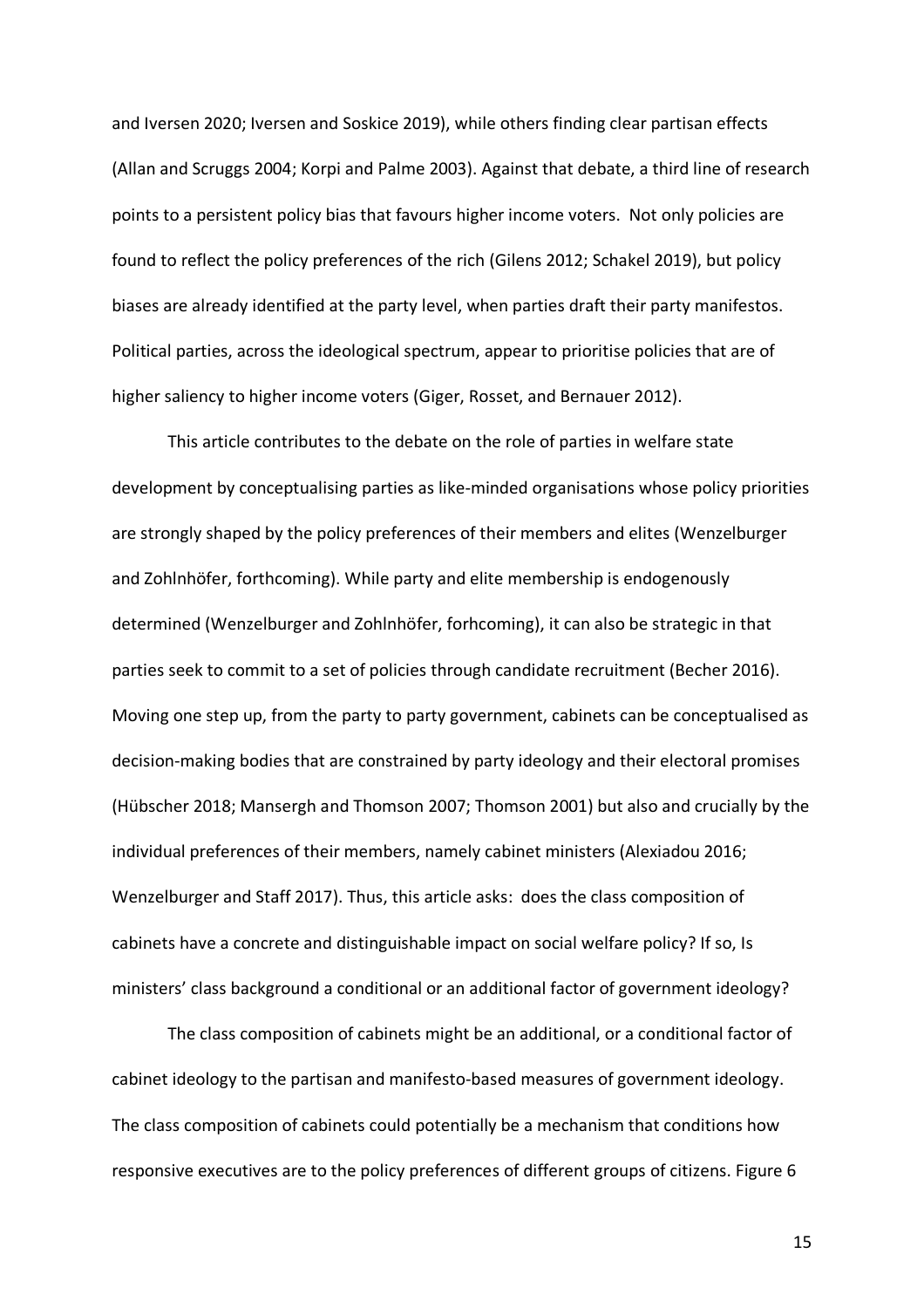provides the breakdown of the social classes of parliamentary cabinets in center-left and center-right cabinets. While governments across the ideological spectrum include all six classes, there is strong partisan bias. Over a third of cabinet ministers in center-right cabinets are liberal professionals, and together with the owning class they constitute almost 40% of cabinet ministers. In contrast, the largest class groups in left of center governments, is sociocultural and technical professionals, with liberal professionals constituting under 20 percent, on par with the working class.

#### [Figure 6 about here]

There is some evidence that the backgrounds of policymaker (Adolph 2013) for policy outcomes under certain conditions. Alexiadou (2016) finds that when it comes to welfare generosity, the professional and political background of social welfare ministers predicts their policy effectiveness. Social democrats and former trade unionists have significantly higher policy impact than social democrat lawyers. Building on that work, but with a focus on the class composition of cabinets as discussed earlier rather than the professional and partisan background of individual cabinet ministers, I formulate the following hypotheses:

*Cabinets with a larger number of ministers identified as sociocultural professionals or working class have a positive impact on social welfare generosity. Equivalently, cabinets with a larger number of ministers identified as liberal professionals are associated with cuts in welfare state generosity (H1).*

*Left governments increase the positive policy effect of ministers identified as sociocultural professionals or working-class, while right governments increase the negative policy effect of ministers identified as liberal professionals (H2).*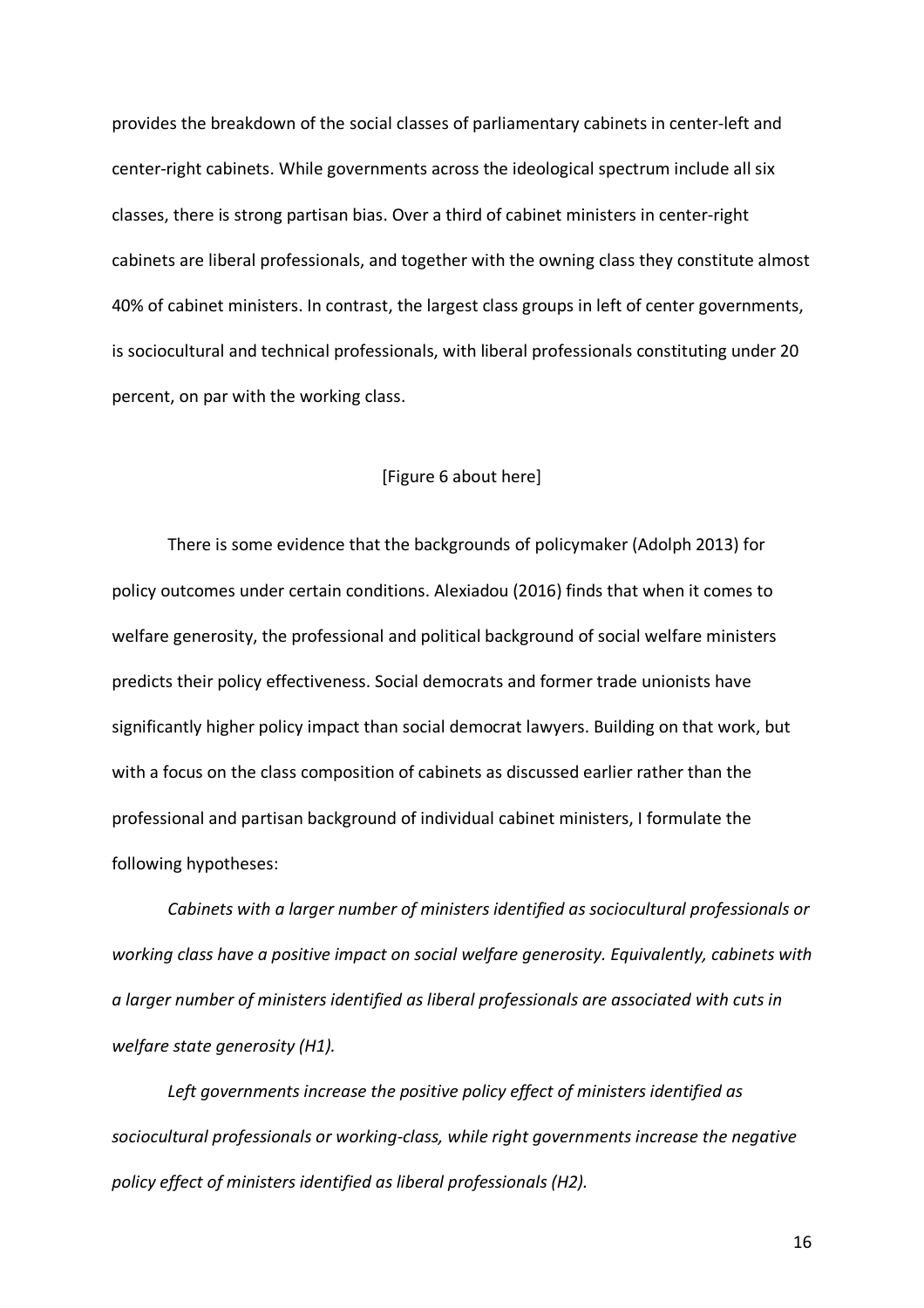*The welfare preferences of lower income citizens have a larger impact on welfare generosity, as the number of cabinet ministers identified as sociocultural professionals or working-class is higher*. In contrast the preferences of lower income citizens have a smaller impact on welfare generosity as the *number of ministers identified as liberal professionals is higher (H3)*.

#### **The social-welfare effects of cabinets' class composition**

#### Data and empirical strategy

I test the hypotheses on three different dependent variables, in three different country samples. First, I test the policy effects of cabinets in a sample of 18 parliamentary democracies over forty years. For this, I utilise cross-country, annual data constructed by Scruggs and Kuitto (2013a) on *Total Welfare State Generosity.* This indicator codes welfare generosity accounting for benefit replacement rates, qualifying conditions and coverage rates for public pensions, unemployment and sickness insurance. It is the most comprehensive and updated measure for welfare state generosity, which does not rely on actual spending. Aggregate spending measures are not suitable for the current analysis which seeks to evaluate whether citizens' preferences for more or less generous welfare provisions matter for policy outcome. This is because spending measures vary with GDP and fail to capture the generosity of benefits in terms of the actual replacements rates, the qualifying conditions and the coverage rates (Scruggs, Detlef, and Kuitto 2013a). These models constitute the core of the analysis testing Hypotheses 1 and

2.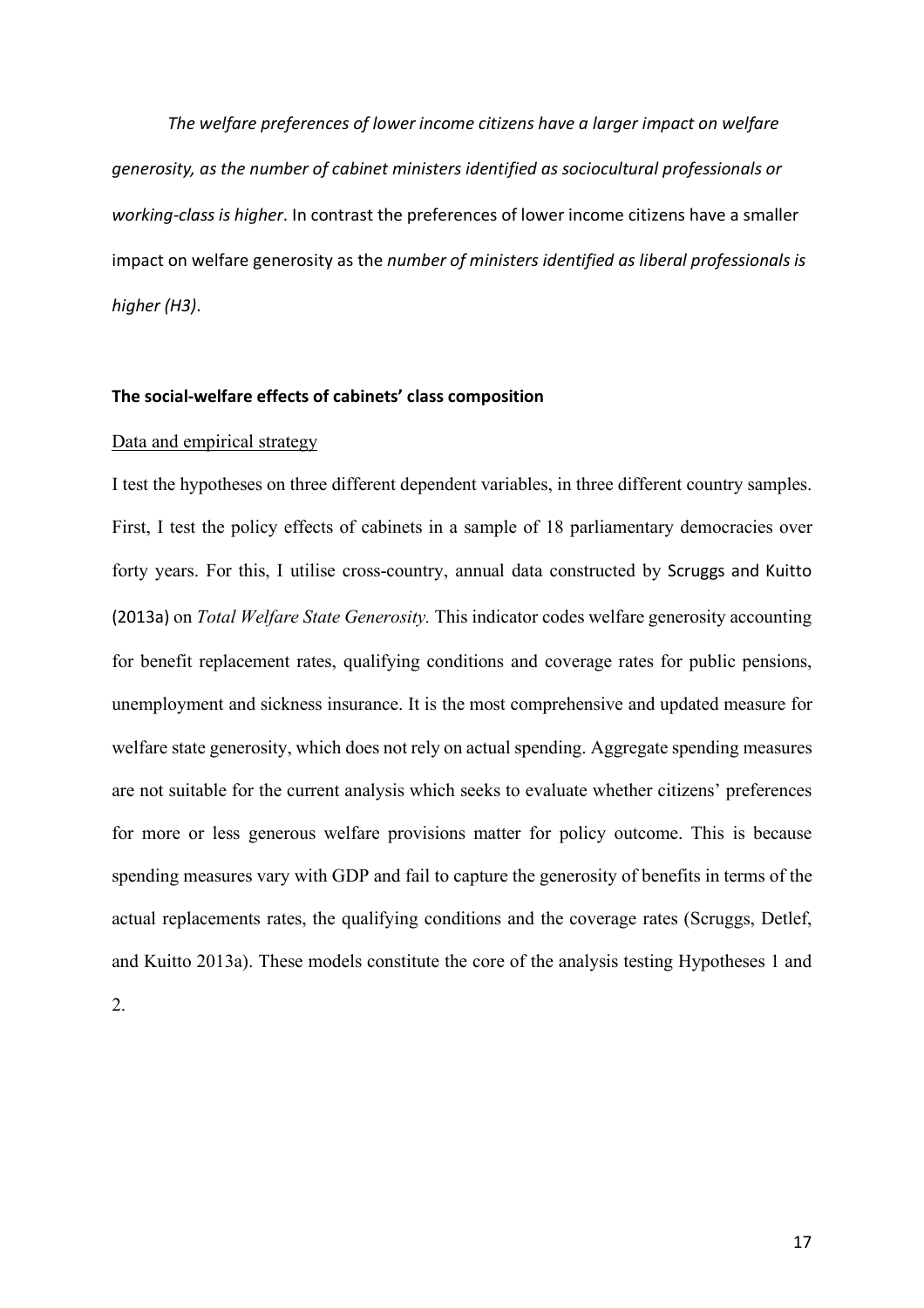The empirical strategy involves the estimation of an Autoregressive Distributed Lag model (ADL)<sup>7</sup> that excludes the contemporaneous regressors. ADL models are appropriate when the time series are strongly auto-regressive and near integrated (Keele, Linn, and Webb 2016). All the regressors are lagged by one year, which is a common practice for these types of empirical models, as political decisions take time before they become policy (Franzese 2002; Soroka and Wlezien 2009). All policy models include country fixed effects to remove unobserved country heterogeneity.

Second, I replicate the policy effects of cabinets on welfare generosity in a smaller sample of countries that includes data on the social welfare preferences of citizens at the 10, 50 and 90<sup>th</sup> decile of income distribution. The data are constructed and provided by Schakel et al (2020), who predict the effect of the welfare preferences across income groups in welfare state generosity. Schakel et al (2020) coded repeated questions in the International Social Survey Program (ISSP) dataset and estimated the welfare preferences across income groups. They then regressed changes in welfare generosity, as coded by Scruggs and Kuitto (2013a) (the Comparative Welfare Entitlements Dataset, CWED), over a period of four years after the survey was completed. In their study, they find that welfare changes are more responsive to higher income earners, those at the top 10 income percentile and least responsive to those at the bottom ten decile. These data are used to primarily test Hypothesis 3.

I estimate the model with a mixed effects model, like they do, and robust standard errors by country. I also include fixed effects for the survey waves and the type of welfare benefit (unemployment and pension). However, after merging my data with theirs, I have 104 instead of 130 country/year observations, therefore the results should be interpreted with caution due to the relatively small size of the sample.

 $\overline{a}$ 

 $\gamma Y_t = a_t + a_1 Y_{t-1} + b_1 X_{t-1} + \varepsilon_t$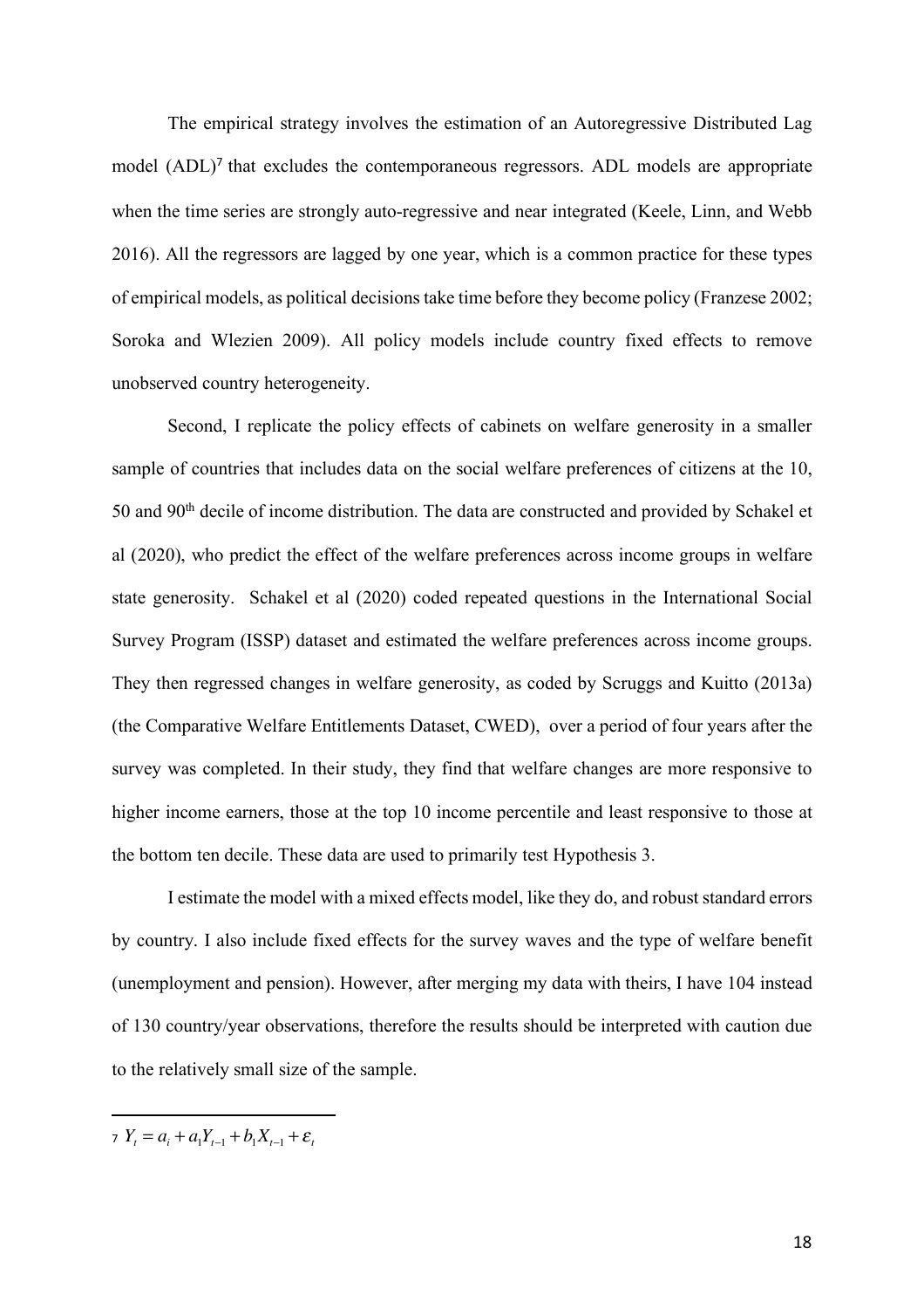Finally, I test whether the hypotheses hold in a single country over a longer period to time. I am able to do this by using data constructed and provided by Lee et al (2020) who code all positive legislative changes in pension provisions in the United Kingdom since 1945. This is a particularly appropriate measure to use as it codes actual legislation along 13 dimensions regarding pension benefits. The indicator on pension generosity counts all positive reforms every year. As a count variable, the appropriate estimator is negative binomial for overdispersed count data. The negative binomial regression has the same structure as the Poisson regression but with an extra parameter to model the over dispersion.

#### Findings

Table 4 reports the policy effects of cabinets in six models. The three first models report the direct and unconditional effects of cabinet class composition on welfare generosity, while the last three models interact class composition with the number of left seats in the cabinet. Specifically, Model 1 reports the effects of ministers with a background as sociocultural professionals, Model 2 the effects of those with a working-class background and Model 3 the effects of those ministers with a background in liberal professions. As discussed above, the dependent variable is total welfare generosity and the control variables are lagged generosity, unemployment level, economic globalization, wage bargaining coordination and left cabinet seats (Armingeon et al. 2012).

Two classes of cabinet ministers stand out and have substantively and statistically significant policy effects: sociocultural and liberal professionals.<sup>8</sup> A unit increase in the number of socio-cultural professionals is associated with a 0.3 unit increase in welfare generosity in the short-run, or a 5 unit increase in the long run. For cabinets that have a high

 <sup>8</sup> These findings are replicated when welfare generosity is replaced with pension or unemployment benefit generosity.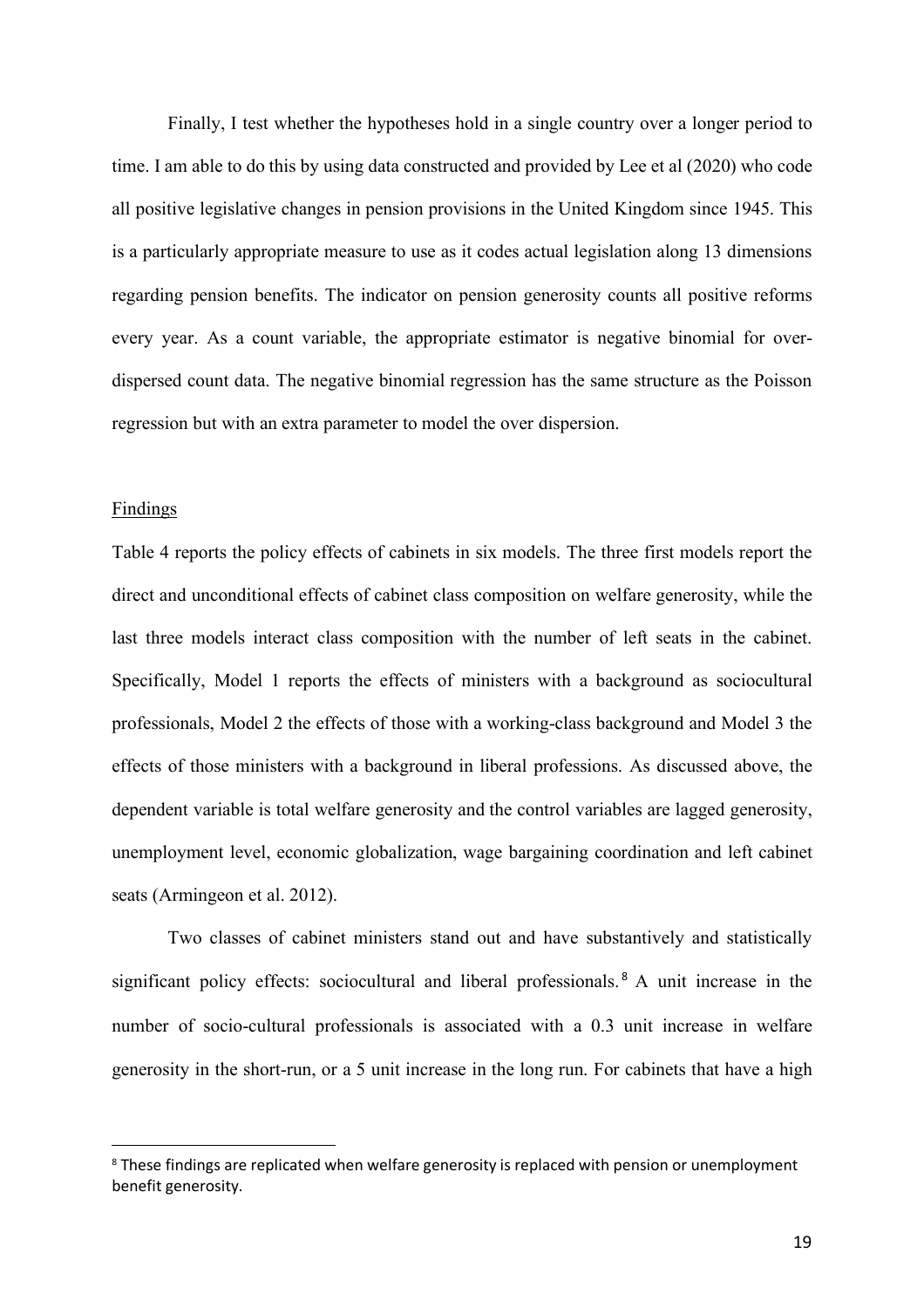number of ministers with a background in liberal professions, the negative effect on welfare generosity is even higher, with a short-run negative effect of 0.45 units and a long-run effect of 7.5 units.<sup>9</sup> These findings are consistent with Hypotheses 1. However, there is no evidence that ministers with a working-class background have a positive effect on welfare generosity.

#### [Table 4 about here]

In Models 1 and 3, the class composition of cabinets has stronger predictive power than the ideological composition of cabinets. However, Models 1-3 do not tell us whether the effects of ministers' class background is conditioned by the partisan ideology of the government. Is the positive effect of sociocultural ministers conditioned by the number of seats left parties control in the cabinet? Or does the working-class background fail to reach significance because we do not condition on partisan ideology? Models 4 to 6 provide some answers to these questions.

In Model 4 we find that partisan ideology has a positive conditional effect on the role of sociocultural ministers on welfare generosity. The positive and statistically significant interactive term indicates that the more left parties control government, the more positive the impact of sociocultural professionals is on welfare generosity. Somewhat surprisingly, this is not the case for policy effect of working-class ministers; for them, the number of left seats does not have a modifying effect. Finally, Model 6 provides some particularly surprising results, with liberal professionals having a even larger, and statistically significant negative effect on welfare generosity under left governments. This finding goes against my expectation that liberal professionals should have an even larger negative effect under right-wing governments. Overall, Table 4 provides strong support on the policy effects of ministers' class background

 <sup>9</sup> On the short and long-run effects of ADR models refer see (Boef and Keele 2008).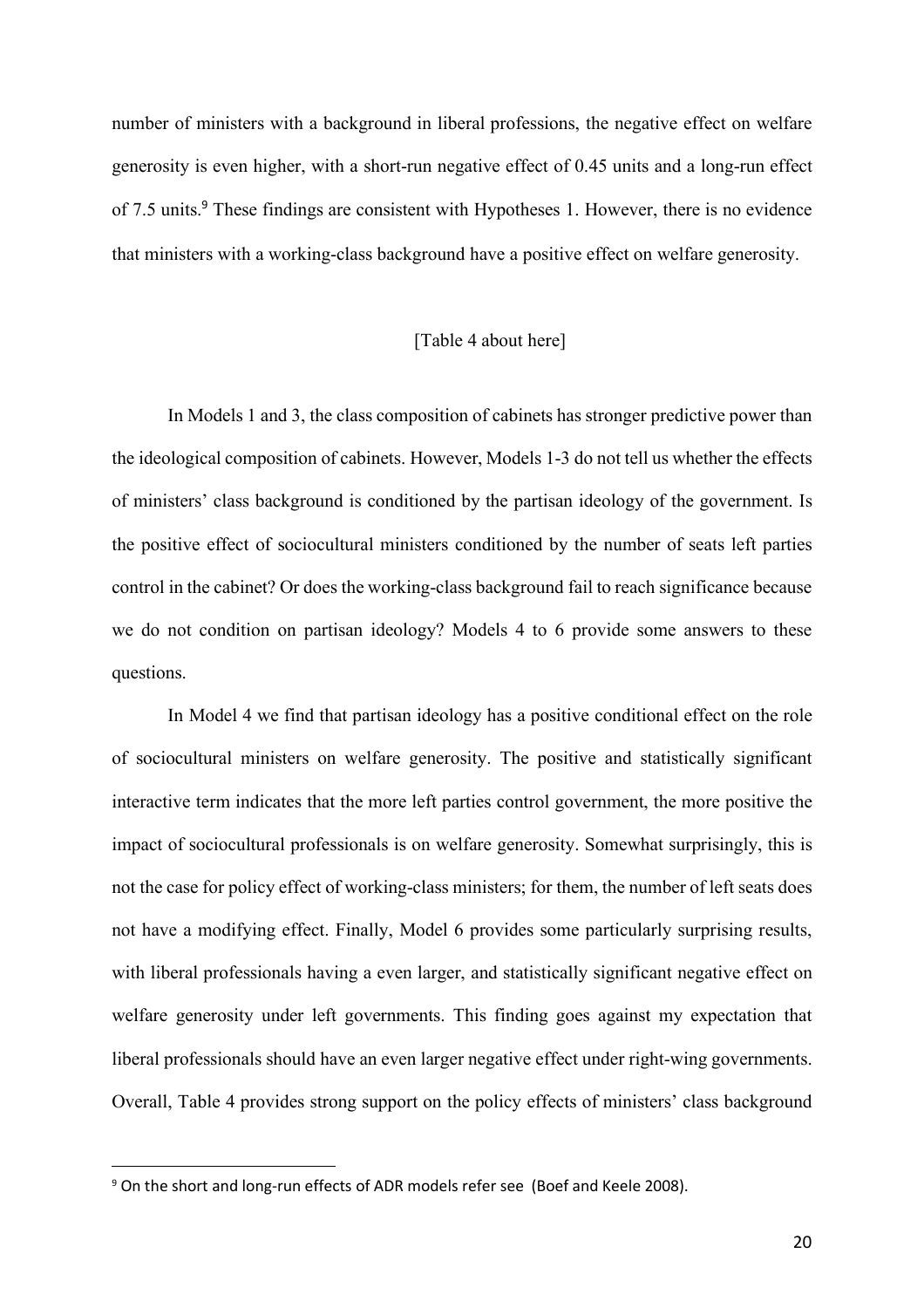and some mixed results on the role of government ideology and its conditioning effects. Nonetheless, Table 4 does not tell us if these cabinets are more receptive to the preferences of citizens. To evaluate that we need data on citizens' welfare preferences and an empirical model that interacts cabinets' class composition with the underlying welfare preferences of citizens.

Table 5 reports the policy impact of cabinets' class composition, controlling for the welfare preferences of the bottom 10 percent while Table 6 reports whether the class composition of cabinets matters for responding to these welfare preferences. Tables 5 and 6 use data compiled by Schakel et al (2020) which code the welfare preferences across income deciles. These data, at discussed already, have only a fifth of the observations of Table 4 but they are unique in that they directly measure the welfare preferences of voters by income group.

#### [Table 5 about here]

Despite the different sample in both countries and time periods, Table 5 replicates the findings of Table 4. Cabinets with a higher number of sociocultural professionals are associated with positive changes in welfare generosity, while cabinets with a higher number of liberal professionals are associated with cuts in welfare generosity, just like in Table 4. Similarly, cabinets with a larger number of ministers with a working-class background do not have a discernible policy effect. These results hold, even after controlling for the welfare preferences of the bottom 10 percent income earners, as measured in the ISSP surveys. This means that although public opinion matters for policy change as found in the literature (Brooks and Manza 2006; Soroka and Wlezien 2005), the composition of cabinets is also a significant and independent factor for social welfare policy.

Table 6 reports the interaction effects of cabinets with the social welfare preferences of the bottom 10 percent income earners. The results are mixed. The only conditional effects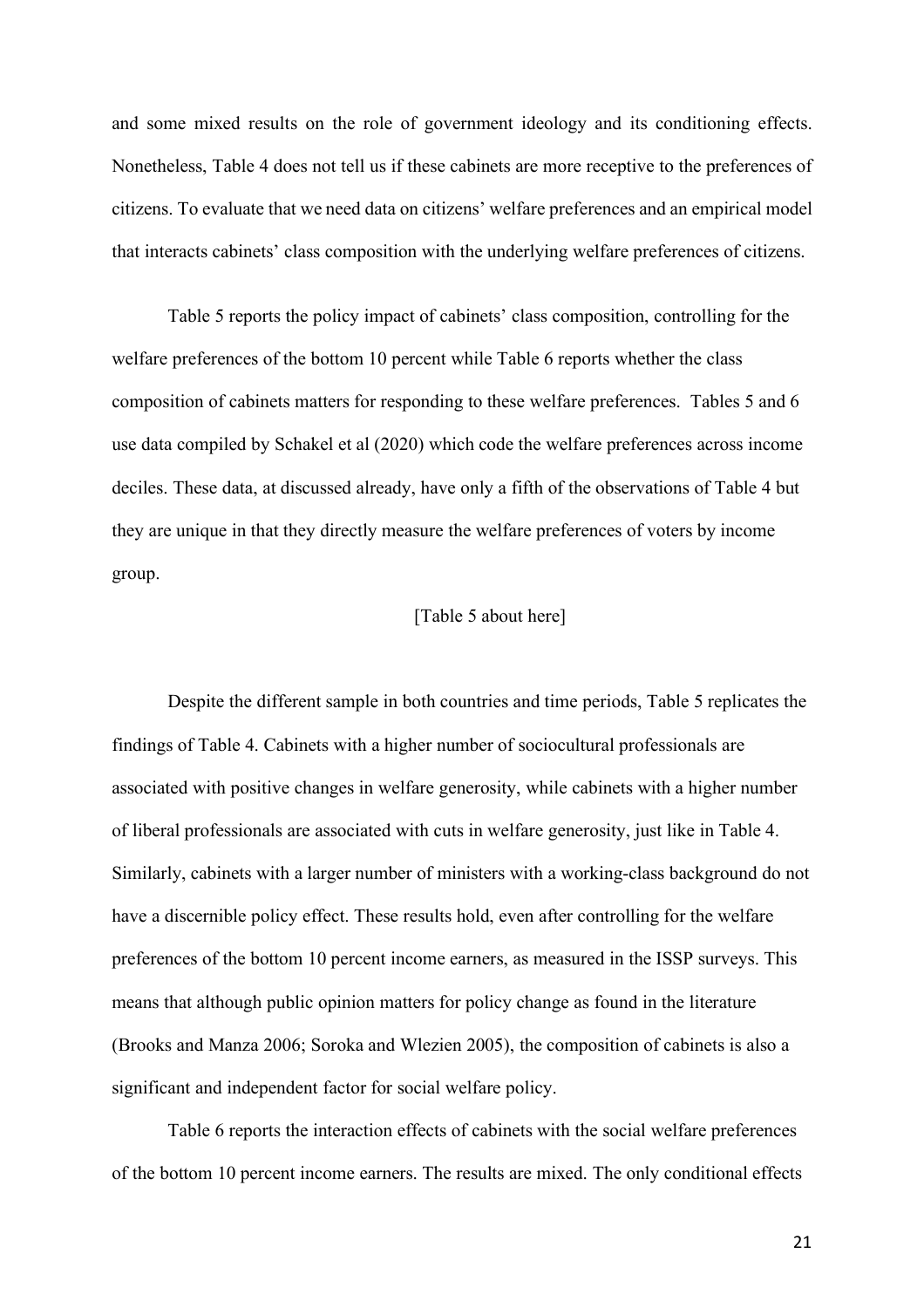in the expected direction are in Model 1, where we find that the policy preferences of the bottom 10 percent have a larger and positive effect on welfare generosity when cabinets have a higher number of sociocultural professionals.<sup>10</sup>

[Table 6 about here]

[Figure 7 about here]

According to Model 1, the welfare preferences of lower income citizens are associated with changes in welfare generosity *only when* number of sociocultural ministers increases. This can be seen clearly in Figure 7. According to Figure 7, only when over a third of cabinet ministers are sociocultural professionals, the preferences of low-income citizens have a policy effect. Therefore, there is some but not overwhelming evidence that the class composition of cabinets matters for policy responsiveness. In contrast, the policy preferences of the bottom 10 percent earners have more positive effect on policy when the number of ministers with working-class background is lower, not higher, as indicated by the negative interactive term in Model 2 of Table 6. However, given the low number of cases and the low numbers of ministers with a working-class background, these results should be read with caution. Finally, there is no evidence that the policy preferences of the bottom 10 percent condition in any way the policy effects of cabinets that have a higher number of ministers with a background in liberal professions. These cabinets are consistently associated with cuts in welfare generosity.

In the final part of the empirical analysis, I look at policy changes in pension generosity over a period of 70 years in the United Kingdom. The negative binomial models report on the policy effects of cabinets on positive changes on pensions every year since 1945

 $10$  In these models we do not include the preferences of other income groups as done by Schakel et al (2020).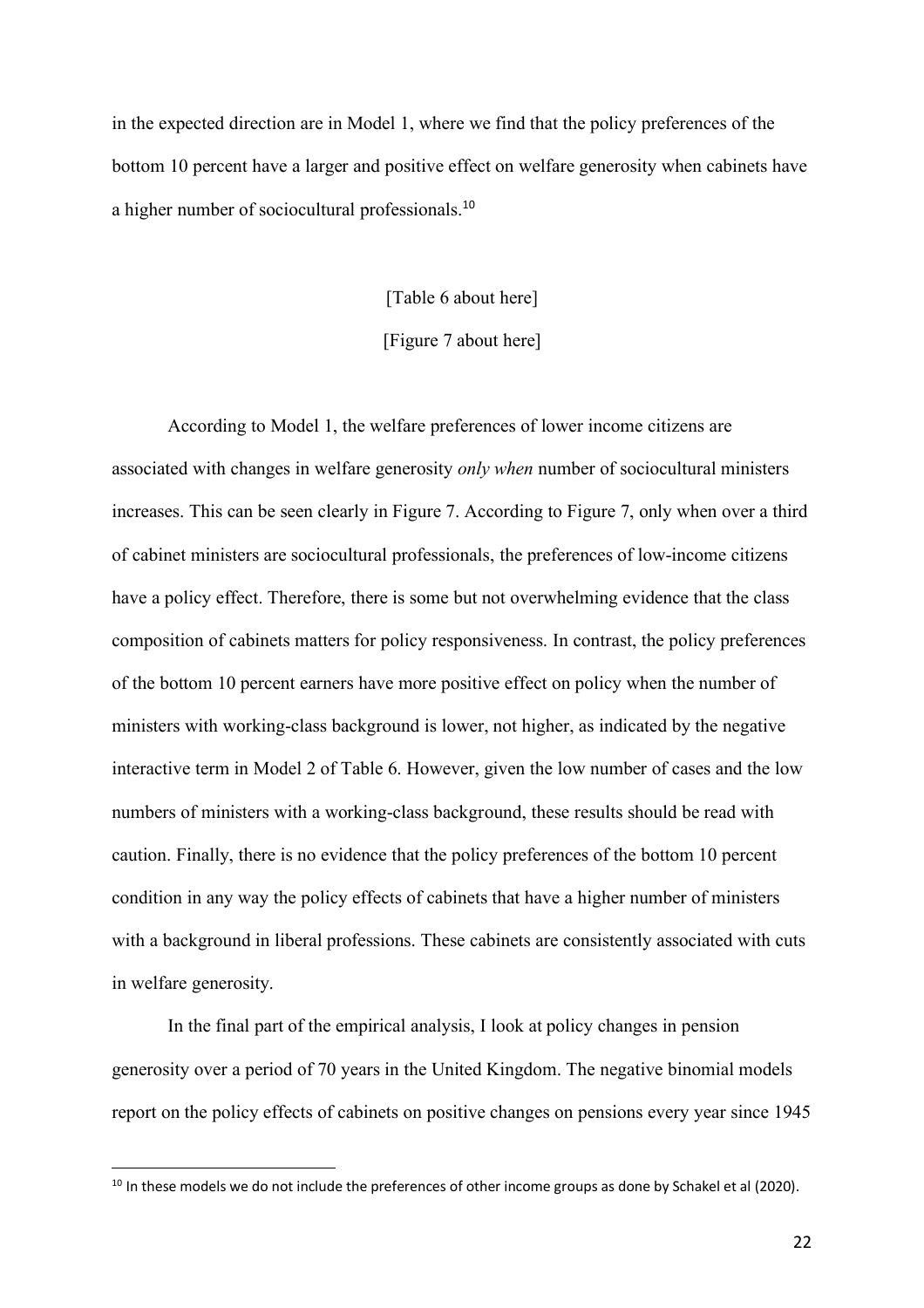(Lee et al. 2020). Given the small sample but also due to the fact that this is a single country analysis, I only control for government ideology, as measured by the left-right rile indicator, to control for parties' electoral positions (Klingemann et al. 2006). According to Table 6, British cabinets with a larger number of sociocultural professionals are associated with 3.5 more positive changes in pension generosity than average. Similarly, cabinets with a higher number of ministers with a working-class background are associated with 2.5 more positive changes on pension generosity, as predicted by Hypothesis 1. In contrast and in line with expectations, cabinets with more ministers who are former liberal professionals are associated with fewer positive policies on pensions than average.

In other words, the British sample replicates the cross-country findings. In addition, it provides a new insight: in the British case, cabinets with more working-class ministers make a difference in pension generosity.

#### [Table 7 about here]

#### **Discussion**

With the aid of a new dataset on ministers' professional background, this article attempts to address two questions: does the class background of cabinet ministers matter to the shaping of policy outcomes, and are governments more responsive to the policy preferences of lower income citizens as ministers' class backgrounds vary? The answer to the first question is strongly affirmative. Cabinets that have a higher number of cabinet ministers identified as liberal professionals are consistently associated with cuts in welfare generosity. In contrast, cabinet ministers who are identified as sociocultural professionals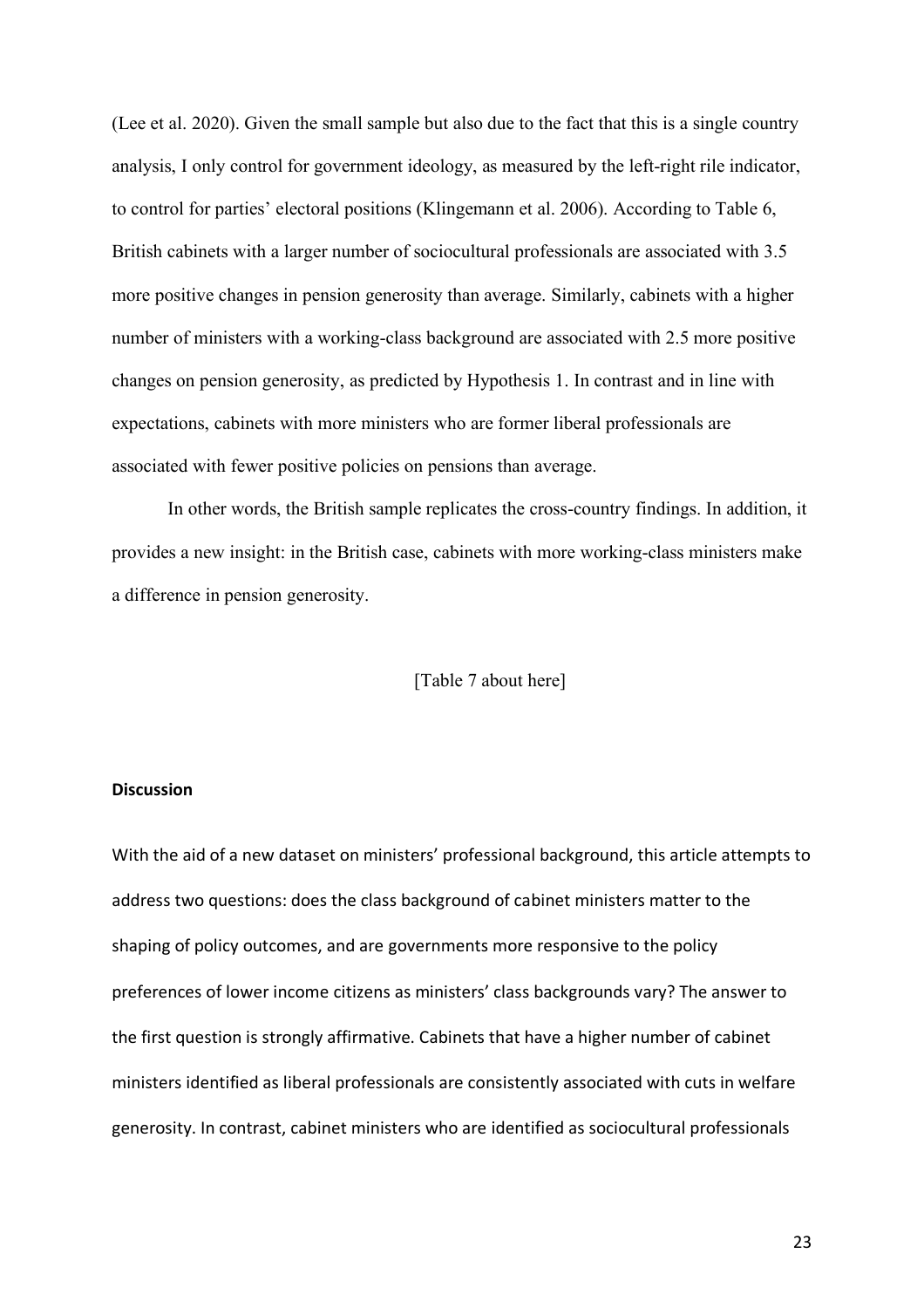are consistently associated with positive changes in welfare generosity. These effects hold even when we control for government ideology and social welfare preferences.

The answer to the second question is mixed. There is some evidence that cabinet composition conditions the policy effects of social welfare preferences. The welfare preferences of lower income citizens predict policy change when cabinets have a sufficient number of ministers who are identified as sociocultural professionals (over a third). However, a higher number of ministers with a working-class background or a background as liberal professionals does not alter the policy impact of preferences, and neither do preferences condition the policy impact ministers with a background in liberal professions: these are consistently and across samples associated with cuts in welfare generosity.

These findings are novel as they rely on very new data. Accordingly, they will have to be replicated in future studies. Nonetheless, they were made possible only thanks to new datasets on the social welfare preferences of different income groups, across countries and time periods (Schakel, Burgoon, and Hakhverdian 2020), long-time series of legislative changes on welfare policy (Lee et al. 2020), and new data on the professional backgrounds of cabinet ministers.

A number of questions remain. What explains the class composition of cabinets? With the aid of the new dataset on the professional and political background of cabinet ministers presented here, we will have the opportunity to better understand what drives the changes in the socio-economic background of cabinet ministers and, an in turn the descriptive representation of parliamentary governments.

The findings in this article have potentially important implications. Why are cabinet ministers with a background in liberal professions (banking, law and business) associated with cuts in social welfare? Is this linked to revolving door politics or to ideology? Second, if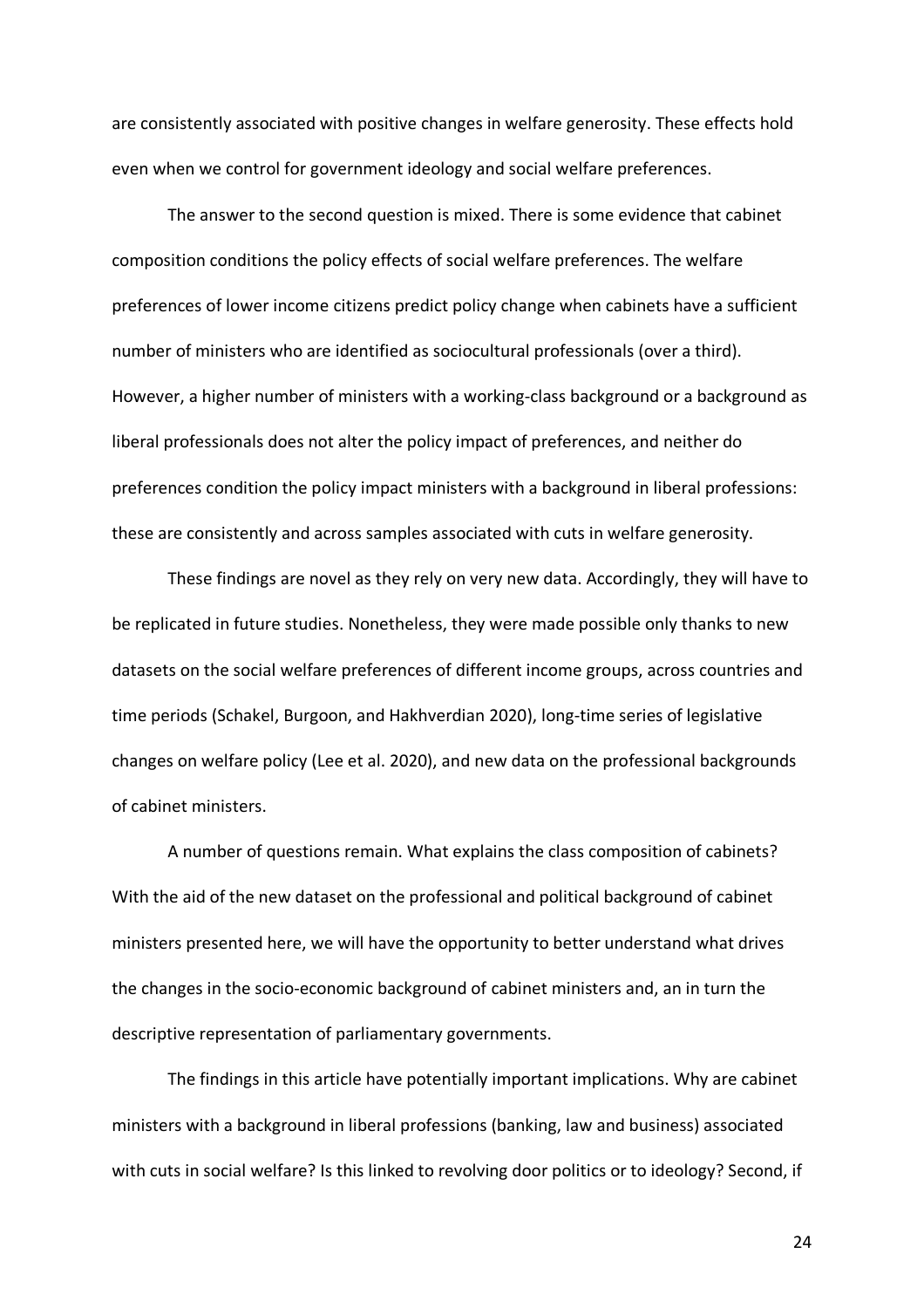the class profile of cabinets has a direct policy impact, could it be used as an additive measure to government ideology (Becher 2016; Wenzelburger and Zohlnhöfer, forthcoming.)? This might be an attractive suggestion as political competition is expressed along the two dimensions of redistributive left-right policies and libertarian/authoritarian values (Häusermann and Kriesi 2015; Kitschelt and Rehm 2014). Moreover if voters are affected by candidates' and politicians' background as found by Heath (2015), the linkage between socio-economic representation and trust in politicians is theoretically plausible. To the extent that voters draw inferences about politicians' motives on the basis of their socioeconomic background, they could be less trusting of elites that are socio-economically dissimilar.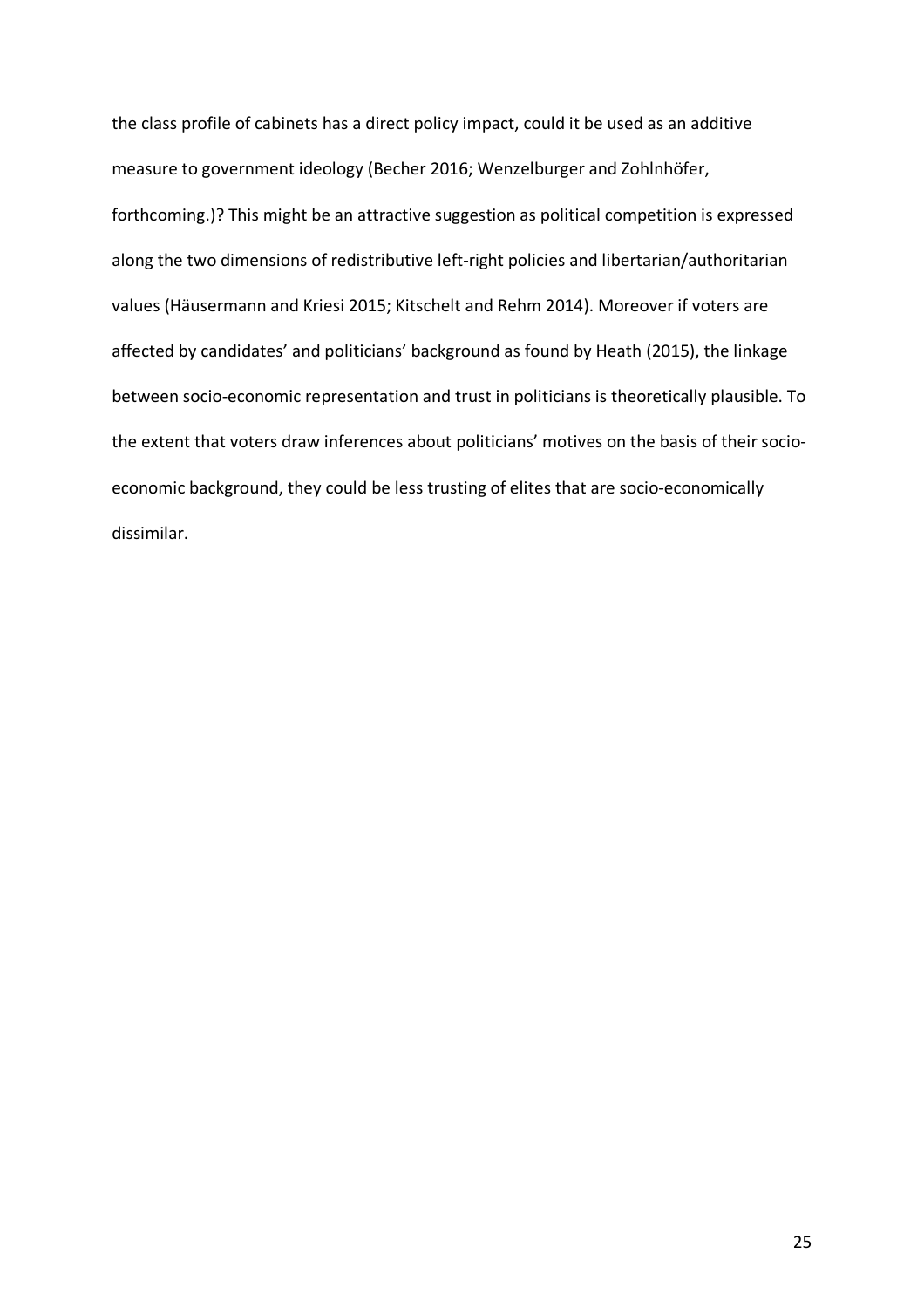#### **Bibliography**

- Adolph, Christopher. 2013. Cambridge Studies in Comparative Politics *Bankers, Bureaucrats, and Central Bank Politics: The Myth of Neutrality*. New York: Cambridge University Press.
- Alexiadou, Despina. 2016. *Ideologues, Partisans, and Loyalists: Ministers and Policymaking in Parliamentary Cabinets*. Oxford University Press.
- Allan, James P, and Lyle Scruggs. 2004. "Political Partisanship and Welfare State Reform in Advanced Industrial Societies." *American Journal of Political Science* 48(3): 496–512.
- Armingeon, Klaus et al. 2012. "Comparative Political Dataset I. 1960-2010" ed. University of Berne. Bern: Institute of Political Science.
- Becher, Michael. 2016. "Endogenous Credible Commitment and Party Competition over Redistribution under Alternative Electoral Institutions." *American Journal of Political Science* 60(3): 768–82. https://onlinelibrary.wiley.com/doi/abs/10.1111/ajps.12242.
- Bianco, William T. 1994. *Trust: Representatives and Constituents*. Ann Arbor: University of Michigan Press.
- Blyth, Mark, and Richard S Katz. 2005. "From Catch-All Politics to Caterlisation: The Political Economy of the Cartel Party." *West European Politics* 28(1): 33–60.
- Boef, Suzanna De, and Luke Keele. 2008. "Taking Time Seriously." *American Journal of Political Science* 52(1): 184–200.
- Bovens, Mark, and Anchrit Wille. 2017. *Diploma Democracy: The Rise of Political Meritocracy*. Oxford: Oxford University Press.
- Bratton, Kathleen A, and Leonard P Ray. 2002. "Descriptive Representation, Policy Outcomes, and Municipal Day-Care Coverage in Norway." *American Journal of Political Science* 46(2): 428–37. http://www.jstor.org/stable/3088386.
- Brooks, Clem, and Jeff Manza. 2006. "Social Policy Responsiveness in Developed Democracies." *American Sociological Review* 71(3): 474–94. https://doi.org/10.1177/000312240607100306.
- Caramani, Daniele. 2017. "Will vs Reason: The Populist and Technocratic Forms of Political Representation and Their Critique to Party Government." *American Political Science Review* 111(1): 54–67.
- Carnes, Nicholas. 2013. *White-Collar Government: The Hidden Role of Class in Economic Policy Making*. Chicago, ILinois: The University of Chicago Press.
- Carnes, Nicholas, and Noam Lupu. 2015. "Rethinking the Comparative Perspective on Class and Representation: Evidence from Latin America." *American Journal of Political Science* 59(1): 1–18.
- Dalton, Russell J. 2008. *Citizen Politics: Public Opinion and Political Parties in Advanced Industrial Democracies*. Washington D.C.: CQ Press.
- Downs, Anthony. 1957. *An Economic Theory of Democracy*. New York: Harper & Row.
- Elkjær, Mads Andreas, and Torben Iversen. 2020. "The Political Representation of Economic Interests: Subversion of Democracy or Middle-Class Supremacy?" *World Politics*: 1–37.
- Esping-Andersen, Gosta. 1990. *The Three Worlds of Welfare Capitalism*. Princeton: Princeton University Press.
- Evans, Geoffrey, and James Tilley. 2017. *The New Politics of Class*. Oxford: Oxford Univeristy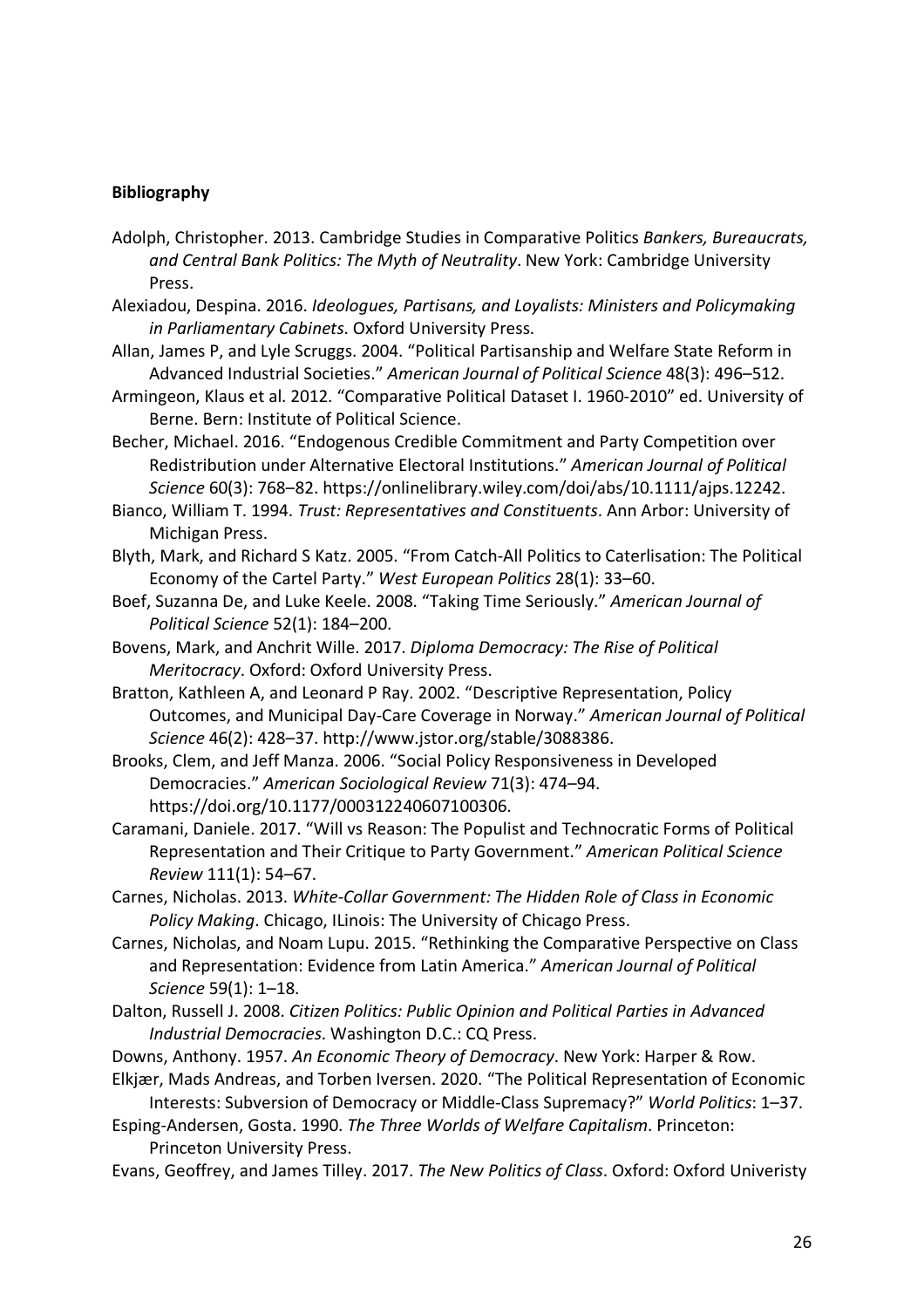Press.

- Franzese, Robert J. 2002. *Macroeconomic Policies of Developed Democracies*. Cambridge: Cambridge University Press.
- Giger, Nathalie, Jan Rosset, and Julian Bernauer. 2012. "THE POOR POLITICAL REPRESENTATION OF THE POOR IN A COMPARATIVE PERSPECTIVE." *Representation* 48(1): 47–61. https://doi.org/10.1080/00344893.2012.653238.

Gilens, Martin. 2012. *Affluence and Influence*. Princeton, Oxford: Princeton University Press.

- Gilens, Martin, and Benjamin I Page. 2014. "Testing Theories of American Politics: Elites, Interest Groups, and Average Citizens." *Perspectives on Politics* 12(3): 564–81.
- Gingrich, Jane, and Silja Häusermann. 2015. "The Decline of the Working-Class Vote, the Reconfiguration of the Welfare Support Coalition and Consequences for the Welfare State." *Journal of European Social Policy* 25(1): 50–75.
- Häusermann, Silja, and Hanspeter Kriesi. 2015. "What Do Voters Want? Dimensions and Configurations in Individual-Level Preferences and Party Choice." In *The Politics of Advanced Capitalism*, eds. Pablo Beramendi, Silja Hausermann, Herbert Kitschelt, and Hanspeter Kriesi. Beramendi, Pablo, 202–30.
- Heath, Oliver. 2015. "Policy Representation, Social Representation and Class Voting in Britain." *British Journal of Political Science* 45(1): 173–93.
- Hübscher, Evelyne. 2018. *The Clientelistic Turn in Welfare State Policy-Making*. London and New York: ECPR Press, Rowman & Littlefield International.
- Iversen, Torben, and David Soskice. 2019. *Democracy and Prosperity*. Princeton, Oxford: Princeton University Press.
- Keele, Luke, Suzanna Linn, and Clayton McLaughlin Webb. 2016. "Treating Time with All Due Seriousness." *Political Analysis* 24: 31–41.
- Kitschelt, Herbert, and Philipp Rehm. 2014. "Occupations as a Site of Political Preference Formation." *Comparative Political Studies* 47(12): 1670–1706. https://doi.org/10.1177/0010414013516066.
- Klingemann, Hans-Dieter et al. 2006. *Mapping Policy Preferences II: Estimates for Parties, Electors, and Governments in Eastern Europe, European Union and OECD 1990-2003*. Oxford: Oxford University Press.
- Korpi, Walter, and Joakim Palme. 2003. "New Politics and Class Politics in the Context of Austerity and Globalization: Welfare State Regress in 18 Countries, 1975-95." *American Political Science Review* 97(3): 425–46.
- Krook, Mona Lena, and Diana Z O'Brien. 2012. "All the President's Men? The Appointment of Female Cabinet Ministers Worldwide." *The Journal of Politics* 74(3): 840–55. http://www.jstor.org/stable/10.1017/s0022381612000382.
- Lee, Seonghui, Carsten Jensen, Christoph Arndt, and Georg Wenzelburger. 2020. "Risky Business? Welfare State Reforms and Government Support in Britain and Denmark." *British Journal of Political Science* 50(1): 165–184.
- Manow, Philip, and Kees van Kersberger. 2009. *Religion, Class Coalitions and Welfare States*. Cambridge: Cabridge University Press.
- Mansergh, Lucy, and Robert Thomson. 2007. "Election Pledges, Party Competition, and Policymaking." *Comparative Politics* 39(3): 311–29.
- Manza, Jeff, and Clem Brooks. 2008. "Class and Politics." In *Social Class: How Does It Work?*, eds. Annette Lareau and Dalton Conley. New York: Russel Sage Foundation, 201–31.
- Meltzer, Allan H, and Scott F Richard. 1981. "A Rational Theory of the Size of Government." *Journal of Political Economy* 89(5): 914–27.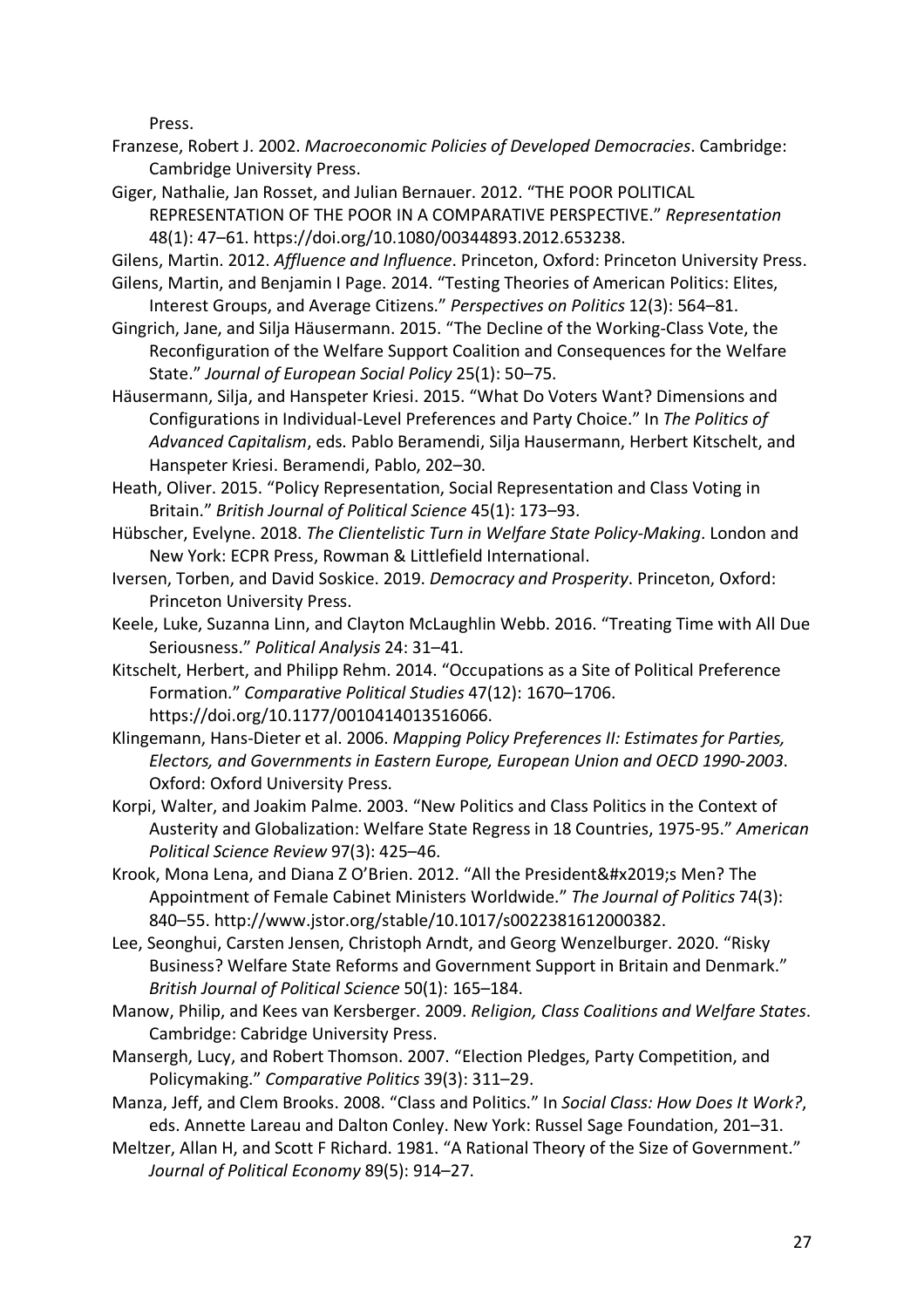- Moene, Karl Ove, and Michael Wallerstein. 1999. "Social Democratic Labor Market Institutions: A Retrospective Analysis." In *Continuity and Change in Contemporary Capitalism*, eds. Herbert Kitschelt, Peter Lange, Gary Marks, and John D Stephens. New York: Cambridge University Press.
- O'Grady, Tom. 2018. "Careerists Versus Coal-Miners: Welfare Reforms and the Substantive Representation of Social Groups in the British Labour Party." *Comparative Political Studies* 0(0): 0010414018784065. https://doi.org/10.1177/0010414018784065.
- Oesch, Daniel, and Line Rennwald. 2018. "Electoral Competition in Europe's New Tripolar Political Space: Class Voting for the Left, Centre-Right and Radical Right." *European Journal of Political Research* 57(4): 783–807.

https://ejpr.onlinelibrary.wiley.com/doi/abs/10.1111/1475-6765.12259.

- Pontusson, Jonas, and David Rueda. 2010. "The Politics of Inequality: Voter Mobilization and Left Parties in Advanced Industrial States." *Comparative Political Studies* 43(675–705).
- Przeworski, Adam, and John Sprague. 1986. *Paper Stones*. University of Chicago Press Chicago, IL.
- Rasmussen, Anne, Stefanie Reher, and Dimiter Toshkov. 2019. "The Opinion-Policy Nexus in Europe and the Role of Political Institutions." *European Journal of Political Research* 58(2): 412–34. https://ejpr.onlinelibrary.wiley.com/doi/abs/10.1111/1475- 6765.12286.
- Rueda, David. 2018. "Food Comes First, Then Morals: Redistribution Preferences, Parochial Altruism, and Immigration in Western Europe." *The Journal of Politics* 80(1): 225–39. https://doi.org/10.1086/694201.
- Schakel, Wouter. 2019. "Unequal Policy Responsiveness in the Netherlands." *Socio-Economic Review*. https://doi.org/10.1093/ser/mwz018.
- Schakel, Wouter, Brian Burgoon, and Armen Hakhverdian. 2020. "Real but Unequal Representation in Welfare State Reform." *Politics & Society* 48(1): 131–63. https://doi.org/10.1177/0032329219897984.
- Scruggs, Lyle, Jahn Detlef, and Kati Kuitto. 2013a. "Comparative Welfare Entitlements Data Set 2, Version 2013-08." https://cwed2.org.
- ———. 2013b. "Comparative Welfare Entitlements Data Set 2." *Codebook*.
- Soroka, Stuart N, and Christopher Wlezien. 2005. "Opinion-Policy Dynamics: Public Preferences and Public Expenditure in the United Kingdom." *British Journal of Political Science* 35: 665–89.
- ———. 2009. *Degrees of Democracy: Politics, Public Opinion, and Policy*. Cambridge University Press.
- Stokes, Susan C., Thad Dunning, Marcelo Nazareno, and Valeria Brusco. 2013. *Brokers, Voters and Clientelism*. New York: Cambridge Univeristy Press.
- Thomson, Robert. 2001. "The Programme to Policy Linkage: The Fulfilment of Election Pledges on Socio-Economic Policy in the Netherlands, 1986-1998." *European Journal of Political Research* 40: 171–97.
- Volden, Craig, Alan E Wiseman, and Dana E Wittmer. 2018. "Women's Issues and Their Fates in the US Congress." *Political Science Research and Methods* 6(4): 679–696.
- Wenzelburger, Georg, and Helge Staff. 2017. "The 'third Way' and the Politics of Law and Order: Explaining Differences in Law and Order Policies between Blair's New Labour and Schröder's SPD." *European Journal of Political Research* 56(3): 553–77.
- Wenzelburger, Georg, and Reimut Zohlnhöfer. "Bringing Agency Back into the Study of Partisan Politics: A Note on Recent Developments in the Literature on Party Politics."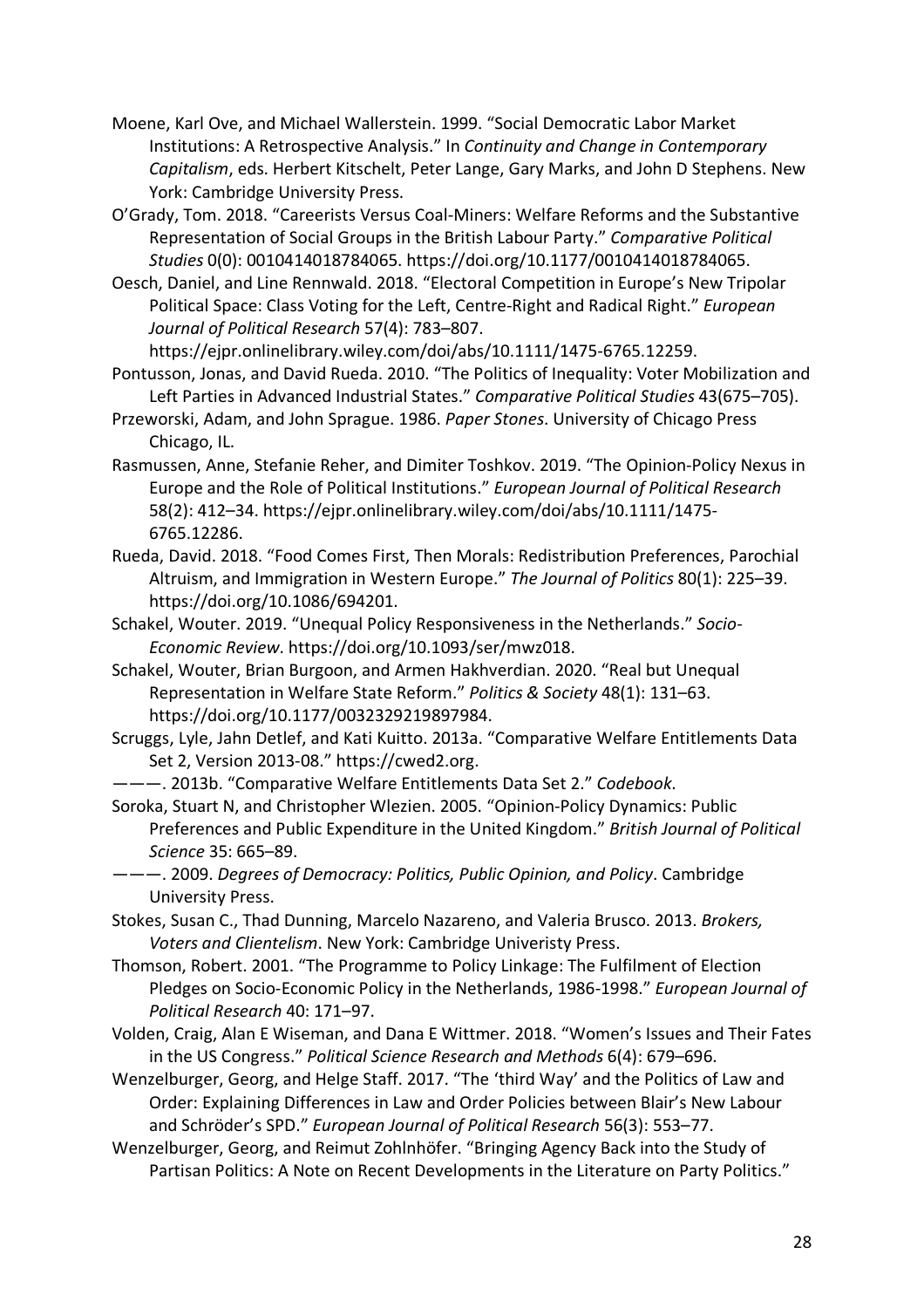#### *Party Politics* 0(0): 1354068820919316. https://doi.org/10.1177/1354068820919316.

| <b>Professional Groups</b>                  | % Pro-         | Income | Years of  |
|---------------------------------------------|----------------|--------|-----------|
|                                             | redistribution | decile | Education |
|                                             |                |        |           |
| Lawyers                                     | 0.15           | 7.9    | 18.4      |
| <b>Politicians &amp; Top Civil Servants</b> | 0.17           | 7.5    | 15.2      |
| <b>Finance/Banking</b>                      | 0.17           | 7.1    | 16.0      |
| <b>Engineers</b>                            | 0.16           | 7.1    | 16.5      |
| <b>Businessmen</b>                          | 0.14           | 6.9    | 13.2      |
| <b>Humanities</b>                           | 0.24           | 6.8    | 16.6      |
| <b>Medical Doctors</b>                      | 0.19           | 6.7    | 16.7      |
| <b>Professors &amp; Teachers</b>            | 0.25           | 6.6    | 16.9      |
| <b>Managerial &amp; Skilled/Technical</b>   | 0.21           | 6.5    | 14.2      |
| <b>Scientists</b>                           | 0.24           | 6.4    | 16.4      |
| <b>Journalists</b>                          | 0.27           | 6.4    | 16.3      |
| <b>Military</b>                             | 0.18           | 6.2    | 13.7      |
| <b>Self Employed &amp; Farmers</b>          | 0.24           | 5.7    | 12.3      |
| <b>Other</b>                                | 0.25           | 5.1    | 11.8      |
| <b>Consultants</b>                          | 0.25           | 5.8    | 13.1      |
| <b>Skilled Workers</b>                      | 0.29           | 4.6    | 11.1      |
| <b>Routine &amp; Precarious</b>             | 0.49           | 4.1    | 9.5       |
| <b>Manual &amp; Low-Skill Workers</b>       | 0.32           | 3.8    | 9.8       |
| <b>Total</b>                                | 0.26           | 5.33   | 12.45     |

*Table 1: Pro-redistribution Preferences of Professional Groups, as per cabinet ministers' professional backgrounds*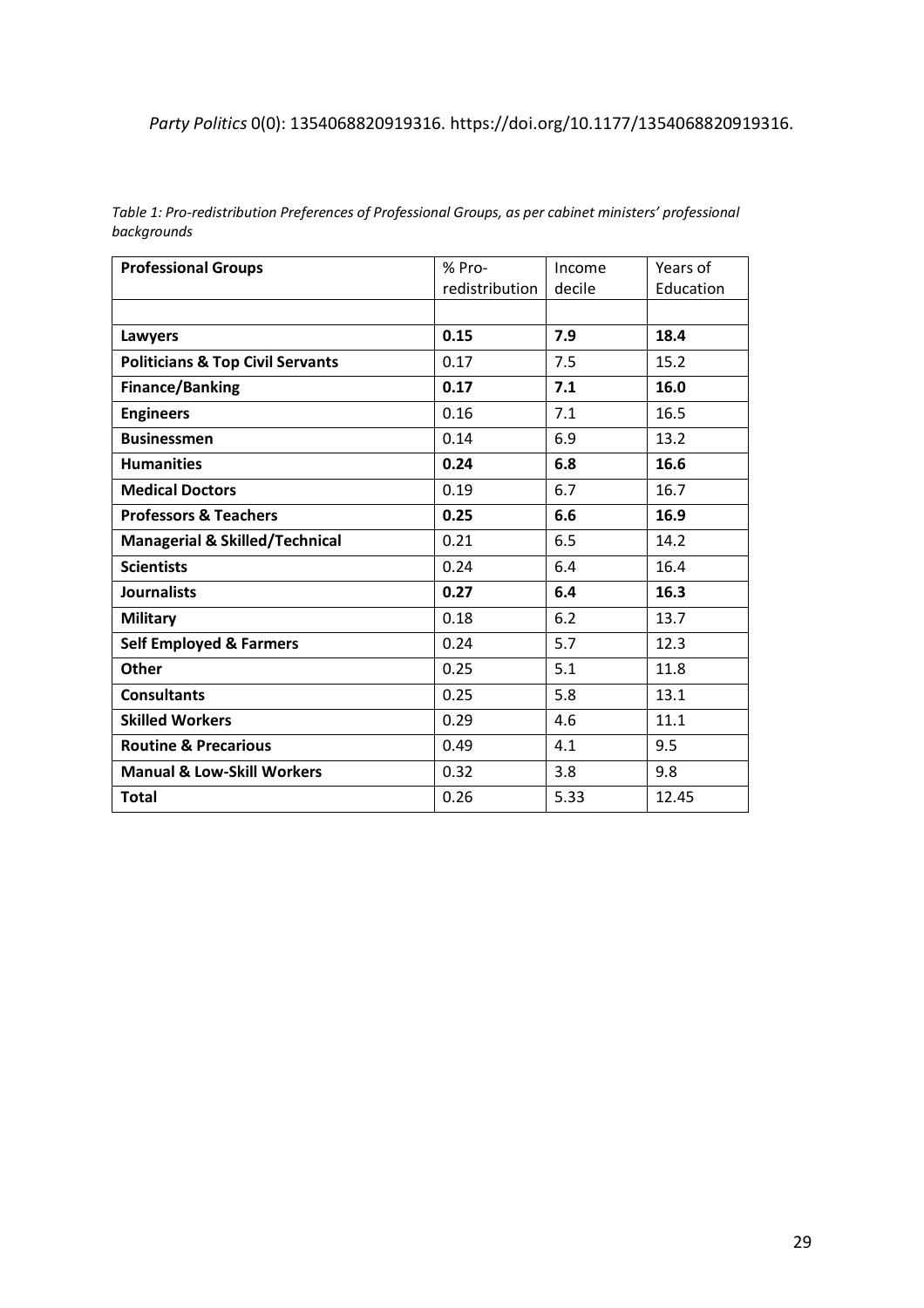| <b>EXECUTIVE &amp;</b><br><b>CAPITAL OWNING</b> | <b>MIDDLE CLASS</b> |                      |                 | <b>WORKING CLASS</b> |            |
|-------------------------------------------------|---------------------|----------------------|-----------------|----------------------|------------|
| Liberal                                         | Sociocultural       | Technical            | Managerial      | Production           | Unskilled  |
| Professionals                                   | professionals       | professionals        | professionals   | and service          | workers    |
|                                                 |                     |                      |                 | workers              |            |
| Finance                                         | <b>Humanities</b>   | Consultants          | <b>Managers</b> | Skilled              | Routine    |
| Executives                                      | <b>Teachers</b>     | Technician           | Administrators  | Semi-skilled         | Precarious |
| Lawyers                                         | Journalists         | Engineer             | Accountants     |                      |            |
|                                                 |                     | Scientist            | <b>Clerks</b>   |                      |            |
|                                                 |                     | <b>Health Sector</b> |                 |                      |            |
| Self-employed                                   |                     | Athletes             |                 |                      |            |
| <b>Small Business</b>                           |                     | Military             |                 |                      |            |
| <b>Farmers</b>                                  |                     |                      |                 |                      |            |

*Table 2: A six class schema for citizens: ESS survey data, Waves 1-8*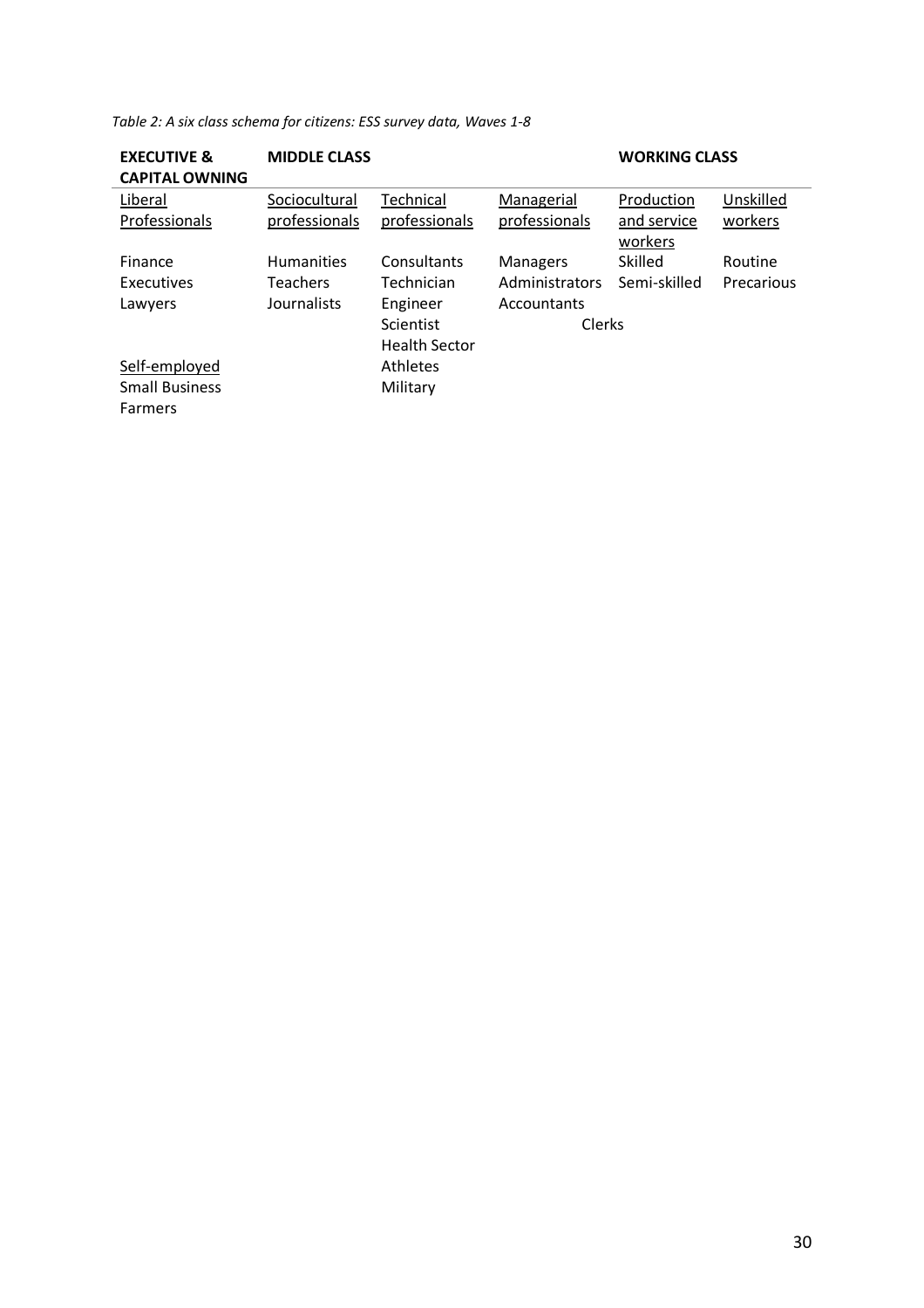#### *Table 3: A six class schema for cabinet ministers*

| <b>EXECUTIVE &amp;</b><br><b>CAPITAL OWNING</b>       | <b>MIDDLE CLASS</b>                                 |                                                                                       |                | <b>WORKING CLASS</b>                                   |
|-------------------------------------------------------|-----------------------------------------------------|---------------------------------------------------------------------------------------|----------------|--------------------------------------------------------|
| Liberal<br>Professionals                              | Sociocultural<br>professionals                      | Technical<br>Professionals                                                            | Managers       |                                                        |
| <b>Finance</b><br>Economists<br>Executives<br>Lawyers | <b>Humanities</b><br><b>Teachers</b><br>Journalists | Consultants<br><b>Policy Advisors</b><br>Economists<br>Engineers<br><b>Scientists</b> | Civil Servants | Salaried Employee<br><b>Blue Collar</b><br>Trade Union |
| Self-employed                                         |                                                     | <b>Doctors</b>                                                                        |                |                                                        |
| <b>Business</b>                                       |                                                     | Military                                                                              |                |                                                        |
| <b>Farmers</b>                                        |                                                     |                                                                                       |                |                                                        |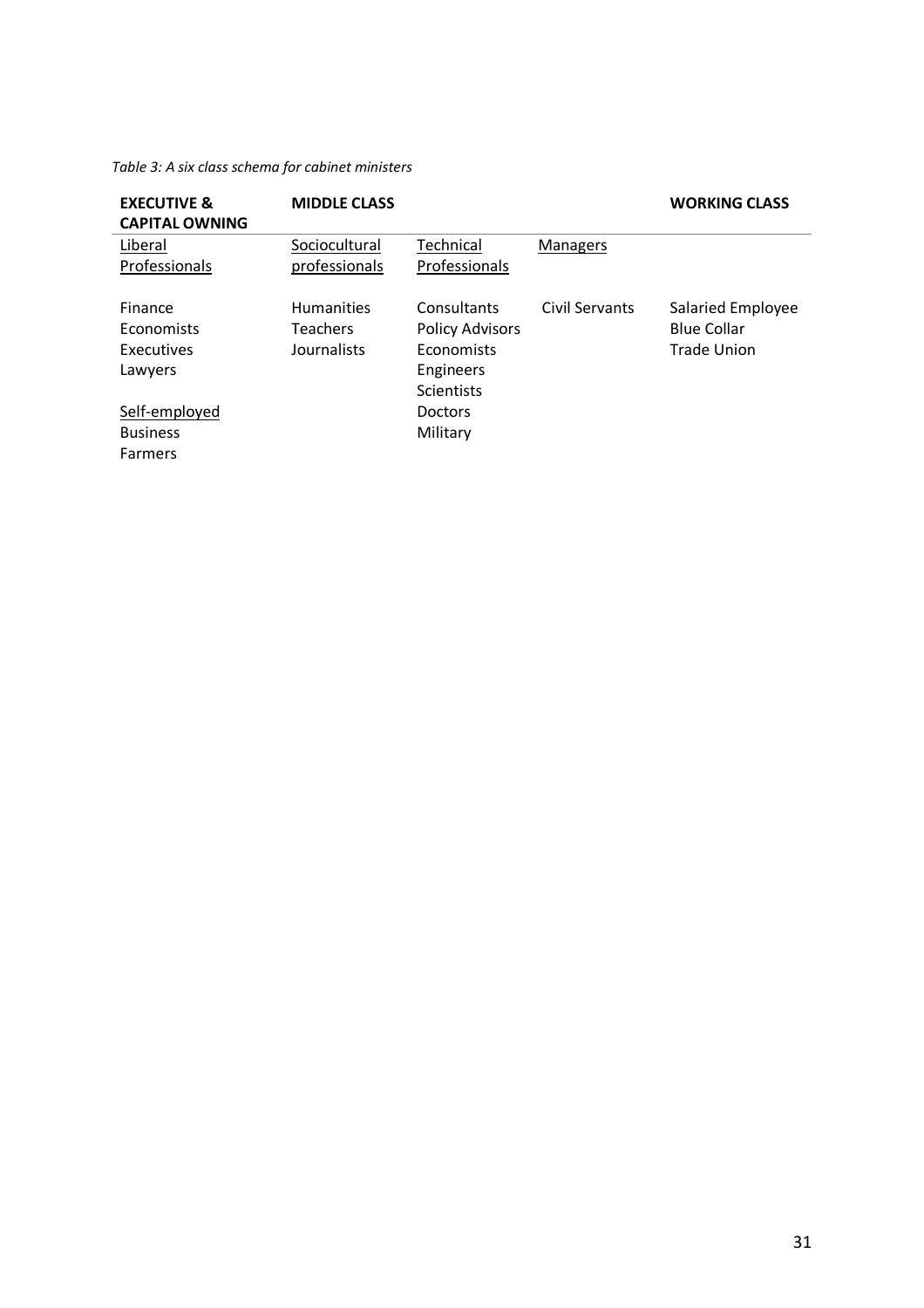|                            | (1)         | (2)         | (3)         | (4)         | (5)         | (6)         |
|----------------------------|-------------|-------------|-------------|-------------|-------------|-------------|
|                            | Welf.Gen.   | Welf.Gen.   | Welf.Gen.   | Welf.Gen.   | Welf.Gen.   | Welf.Gen.   |
|                            |             |             |             |             |             |             |
| Generosity (t-1)           | $0.944***$  | $0.946***$  | $0.944***$  | $0.940***$  | $0.943***$  | $0.945***$  |
|                            | (0.0244)    | (0.0251)    | (0.0244)    | (0.0268)    | (0.0252)    | (0.0243)    |
| Unemployment               | $-0.0300**$ | $-0.0289**$ | $-0.0279**$ | $-0.0314**$ | $-0.0280**$ | $-0.0284**$ |
|                            | (0.0131)    | (0.0136)    | (0.0122)    | (0.0129)    | (0.0131)    | (0.0123)    |
|                            |             |             |             |             |             |             |
| Globalisation              | $-0.00715$  | $-0.00672$  | $-0.00572$  | $-0.00667$  | $-0.00608$  | $-0.00678$  |
|                            | (0.00590)   | (0.00596)   | (0.00574)   | (0.00610)   | (0.00591)   | (0.00585)   |
|                            |             |             |             |             |             |             |
| <b>WBC</b>                 | $-0.00765$  | $-0.0100$   | $-0.0207$   | $-0.00157$  | $-0.0101$   | $-0.0266$   |
|                            | (0.0568)    | (0.0557)    | (0.0591)    | (0.0552)    | (0.0552)    | (0.0614)    |
| Left Seats Cabinet         |             | $-0.0879$   | $-0.0869$   | $-0.140$    | $-0.0866$   |             |
|                            | $-0.0869$   | (0.0664)    | (0.0657)    |             | (0.0633)    | $-0.0651$   |
|                            | (0.0628)    |             |             | (0.0844)    |             | (0.0550)    |
| <b>Sociocultural Prof.</b> | $0.313**$   |             |             | 0.186       |             |             |
|                            | (0.142)     |             |             | (0.163)     |             |             |
|                            |             |             |             |             |             |             |
| <b>Working Class</b>       |             | 0.0117      |             |             | 0.223       |             |
|                            |             | (0.182)     |             |             | (0.214)     |             |
|                            |             |             |             |             |             |             |
| Liberal Prof.              |             |             | $-0.451**$  |             |             | $-0.341*$   |
|                            |             |             | (0.168)     |             |             | (0.169)     |
| Socio*Left                 |             |             |             | $0.151*$    |             |             |
|                            |             |             |             | (0.0858)    |             |             |
|                            |             |             |             |             |             |             |
| Working*Left               |             |             |             |             | $-0.0683$   |             |
|                            |             |             |             |             | (0.0605)    |             |
|                            |             |             |             |             |             |             |
| Liberal*Left               |             |             |             |             |             | $-0.0967*$  |
|                            |             |             |             |             |             | (0.0467)    |
| Constant                   | $2.641***$  | $2.664***$  | 2.806 ***   | 2.769***    | $2.671***$  | $2.851***$  |
|                            | (0.710)     | (0.726)     | (0.681)     | (0.786)     | (0.744)     | (0.701)     |
|                            |             |             |             |             |             |             |
| Countries                  | 18          | 18          | 18          | 18          | 18          | 18          |
| Observations               | 509         | 509         | 509         | 509         | 509         | 509         |

*Table 4: Welfare generosity, 18 OECD countries, annual data, 1970-2011, country effects, robust std. errors*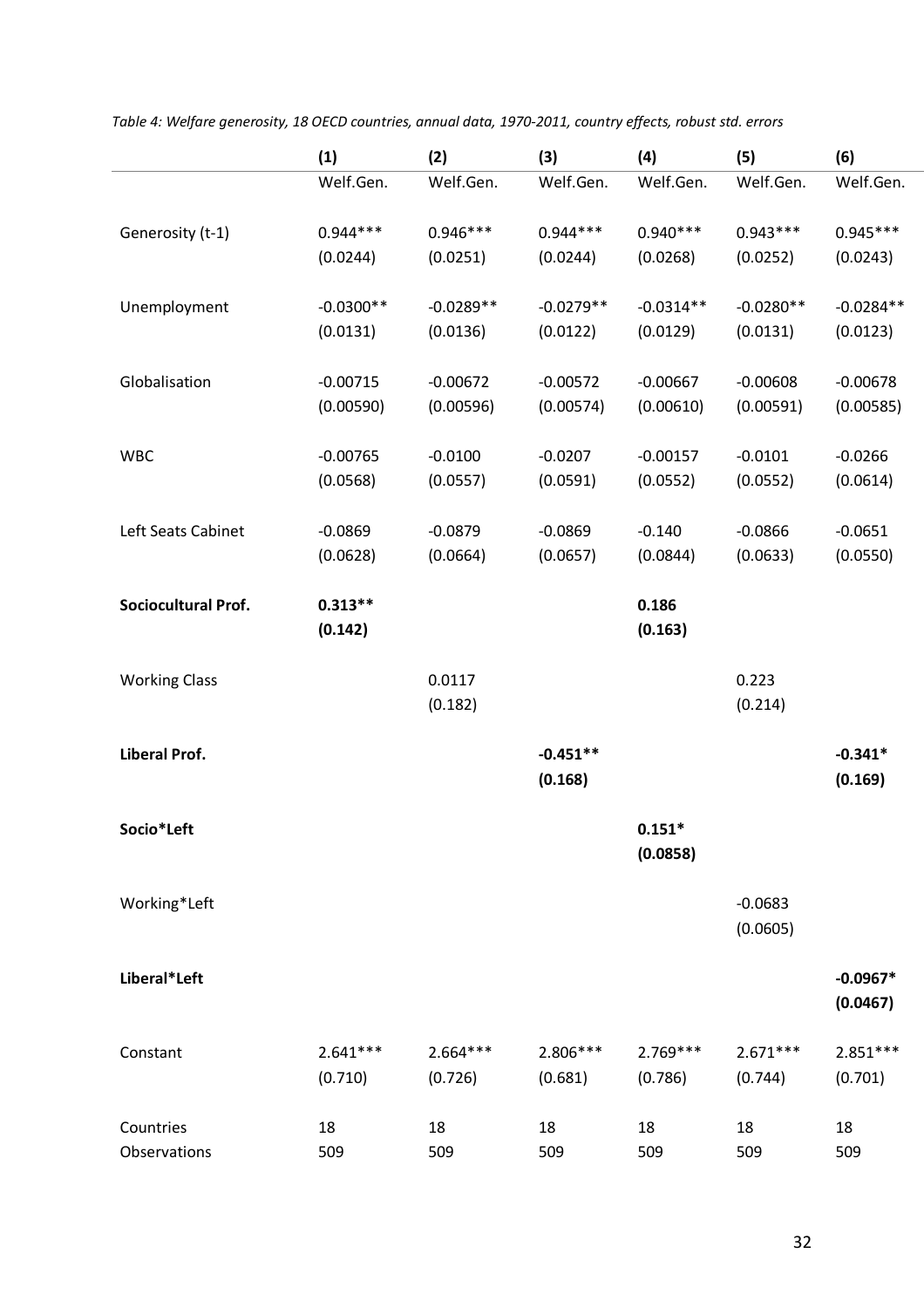| (1)         |                                                                                                                                | (3)                                                                                           |
|-------------|--------------------------------------------------------------------------------------------------------------------------------|-----------------------------------------------------------------------------------------------|
| Generosity  | Generosity                                                                                                                     | Generosity                                                                                    |
| $(t+1-t+4)$ | $(t+1-t+4)$                                                                                                                    | $(t+1-t+4)$                                                                                   |
|             |                                                                                                                                |                                                                                               |
|             |                                                                                                                                |                                                                                               |
|             |                                                                                                                                | $-0.224**$                                                                                    |
|             |                                                                                                                                | (0.0992)                                                                                      |
|             |                                                                                                                                | $-2.332$                                                                                      |
|             |                                                                                                                                |                                                                                               |
|             |                                                                                                                                | (1.705)                                                                                       |
|             | $-0.170$                                                                                                                       | $-0.0715$                                                                                     |
|             |                                                                                                                                | (0.270)                                                                                       |
|             |                                                                                                                                |                                                                                               |
| $-0.00269$  | $-0.00122$                                                                                                                     | $-0.0177*$                                                                                    |
| (0.00985)   | (0.0110)                                                                                                                       | (0.0107)                                                                                      |
|             |                                                                                                                                |                                                                                               |
|             |                                                                                                                                | 0.0299                                                                                        |
| (0.0221)    | (0.0259)                                                                                                                       | (0.0222)                                                                                      |
|             |                                                                                                                                |                                                                                               |
|             |                                                                                                                                |                                                                                               |
|             |                                                                                                                                |                                                                                               |
|             | 4.053                                                                                                                          |                                                                                               |
|             | (3.612)                                                                                                                        |                                                                                               |
|             |                                                                                                                                |                                                                                               |
|             |                                                                                                                                | $-5.764***$                                                                                   |
|             |                                                                                                                                | (1.945)                                                                                       |
|             |                                                                                                                                | 28.25                                                                                         |
|             |                                                                                                                                |                                                                                               |
|             |                                                                                                                                | (18.53)                                                                                       |
| 104         | 104                                                                                                                            | 104                                                                                           |
|             | $-0.206**$<br>(0.0974)<br>$-2.769$<br>(1.837)<br>$-0.0966$<br>(0.293)<br>$0.0440**$<br>$3.238*$<br>(1.692)<br>28.56<br>(19.54) | (2)<br>$-0.180$<br>(0.119)<br>$-2.755$<br>(2.181)<br>(0.293)<br>$0.0482*$<br>28.59<br>(22.71) |

*Table 5: 16 OECD countries, random intercept and slope models of changes in welfare generosity (average change from T+1 to T+4).*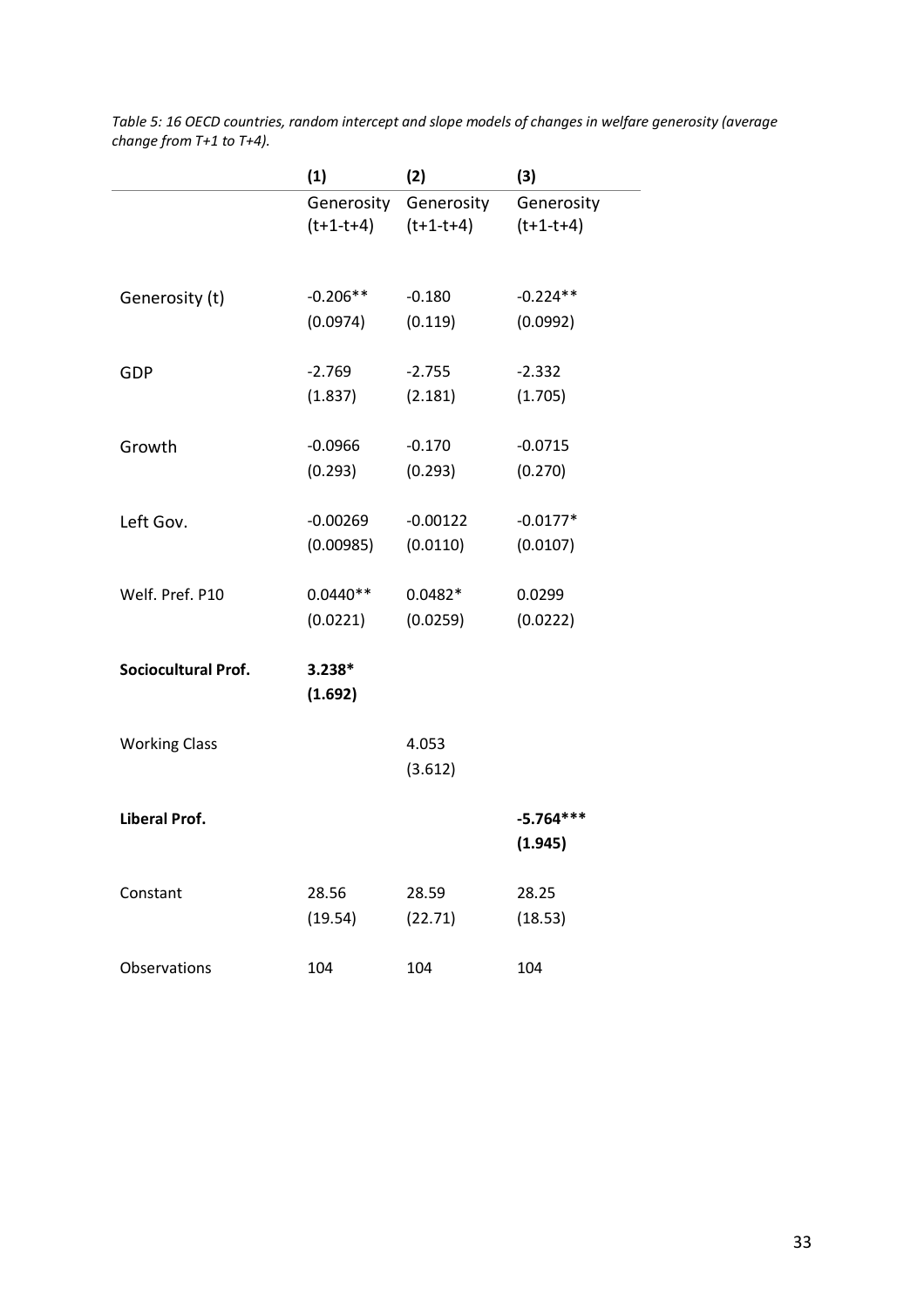| (1)         | (2)         | (3)                                   | (4)         |
|-------------|-------------|---------------------------------------|-------------|
|             | Generosity  | Generosity                            | Generosity  |
| $(t+1-t+4)$ | $(t+1-t+4)$ | $(t+1-t+4)$                           | $(t+1-t+4)$ |
|             |             |                                       |             |
| $-0.212**$  |             | $-0.233**$                            | $-0.202*$   |
| (0.0983)    | (0.120)     | (0.103)                               | (0.110)     |
| $-0.00250$  |             | $-0.0178*$                            | $-0.00701$  |
| (0.00962)   | (0.0113)    | (0.0104)                              | (0.0182)    |
| $-2.648$    | $-2.319$    | $-2.227$                              | $-2.507$    |
| (1.803)     | (2.120)     | (1.607)                               | (1.999)     |
| $-0.0929$   | $-0.136$    | $-0.0731$                             | $-0.122$    |
| (0.297)     | (0.291)     | (0.274)                               | (0.283)     |
| 0.0265      | $0.0769**$  | 0.0399                                | 0.0357      |
| (0.0194)    | (0.0356)    | (0.0357)                              | (0.0242)    |
| 1.003       |             |                                       |             |
| (2.196)     |             |                                       |             |
| $0.0523*$   |             |                                       |             |
| (0.0273)    |             |                                       |             |
|             | 10.75*      |                                       |             |
|             | (6.425)     |                                       |             |
|             | $-0.205*$   |                                       |             |
|             | (0.121)     |                                       |             |
|             |             | $-4.685*$                             |             |
|             |             | (2.795)                               |             |
|             |             | $-0.0274$                             |             |
|             |             | (0.0542)                              |             |
|             |             |                                       | 0.000223    |
|             |             |                                       | (0.000294)  |
|             |             |                                       |             |
| 28.09       | 23.14       | 26.82                                 | 26.97       |
| (19.41)     | (22.16)     | (17.11)                               | (21.41)     |
|             |             |                                       |             |
| 104         | 104         | 104                                   | 104         |
|             |             | Generosity<br>$-0.204*$<br>$-0.00261$ |             |

*Table 6: 16 OECD countries, random intercept and slope models of changes in welfare generosity (average change from T+1 to T+4).*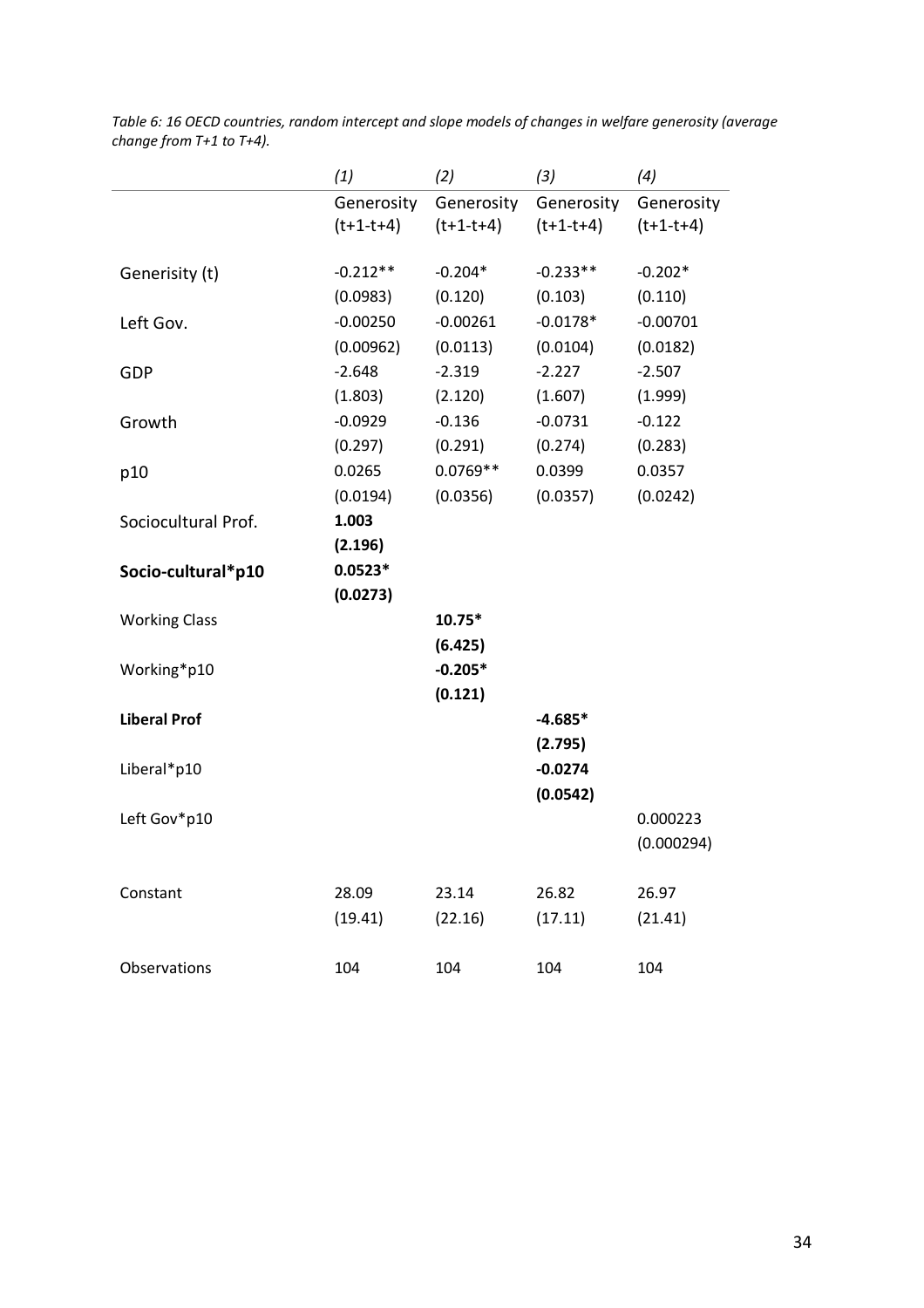|                            | (1)        | (2)        | (3)        |
|----------------------------|------------|------------|------------|
|                            | Positive   | Positive   | Positive   |
|                            | Changes    | Changes    | Changes    |
|                            |            |            |            |
| Left-Right Gov             | $-0.00101$ | 0.0129     | $0.0231*$  |
|                            | (0.00664)  | (0.00841)  | (0.0120)   |
| <b>Sociocultural Prof.</b> | $3.558***$ |            |            |
|                            | (1.190)    |            |            |
|                            |            |            |            |
| <b>Working Class</b>       |            | $2.326***$ |            |
|                            |            | (0.725)    |            |
| Liberal Prof.              |            |            | $-2.549**$ |
|                            |            |            | (1.168)    |
| Constant                   | $-0.663**$ | $-0.412*$  | $0.977**$  |
|                            | (0.295)    | (0.220)    | (0.425)    |
|                            |            |            |            |
| Observations               | 69         | 69         | 69         |

*Table 7: Positive Changes in pension generosity (1945 to 2014, UK). Negative binomial model, robust std. errors*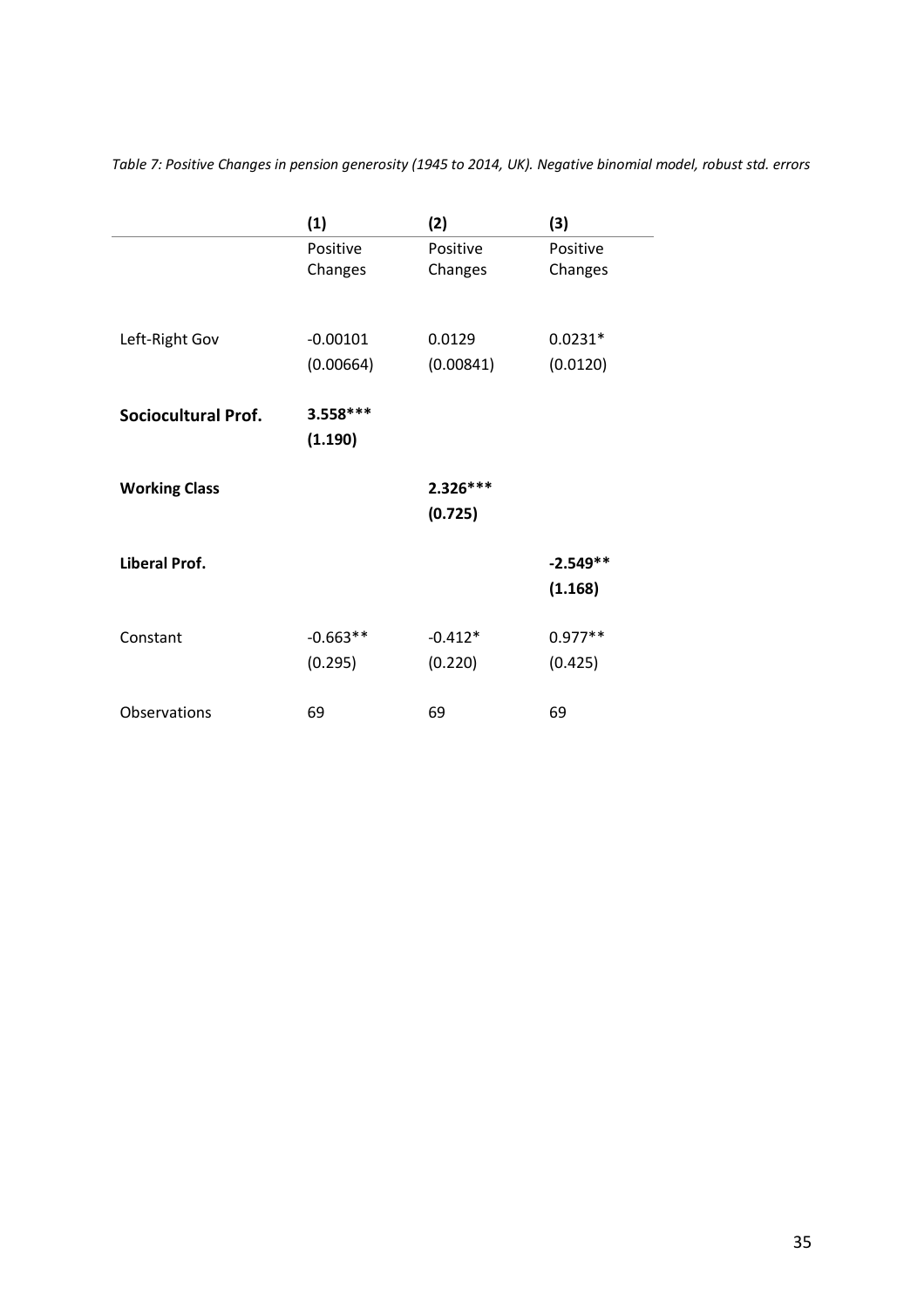

Figure 1: Primary Professional Background of Cabinet Ministers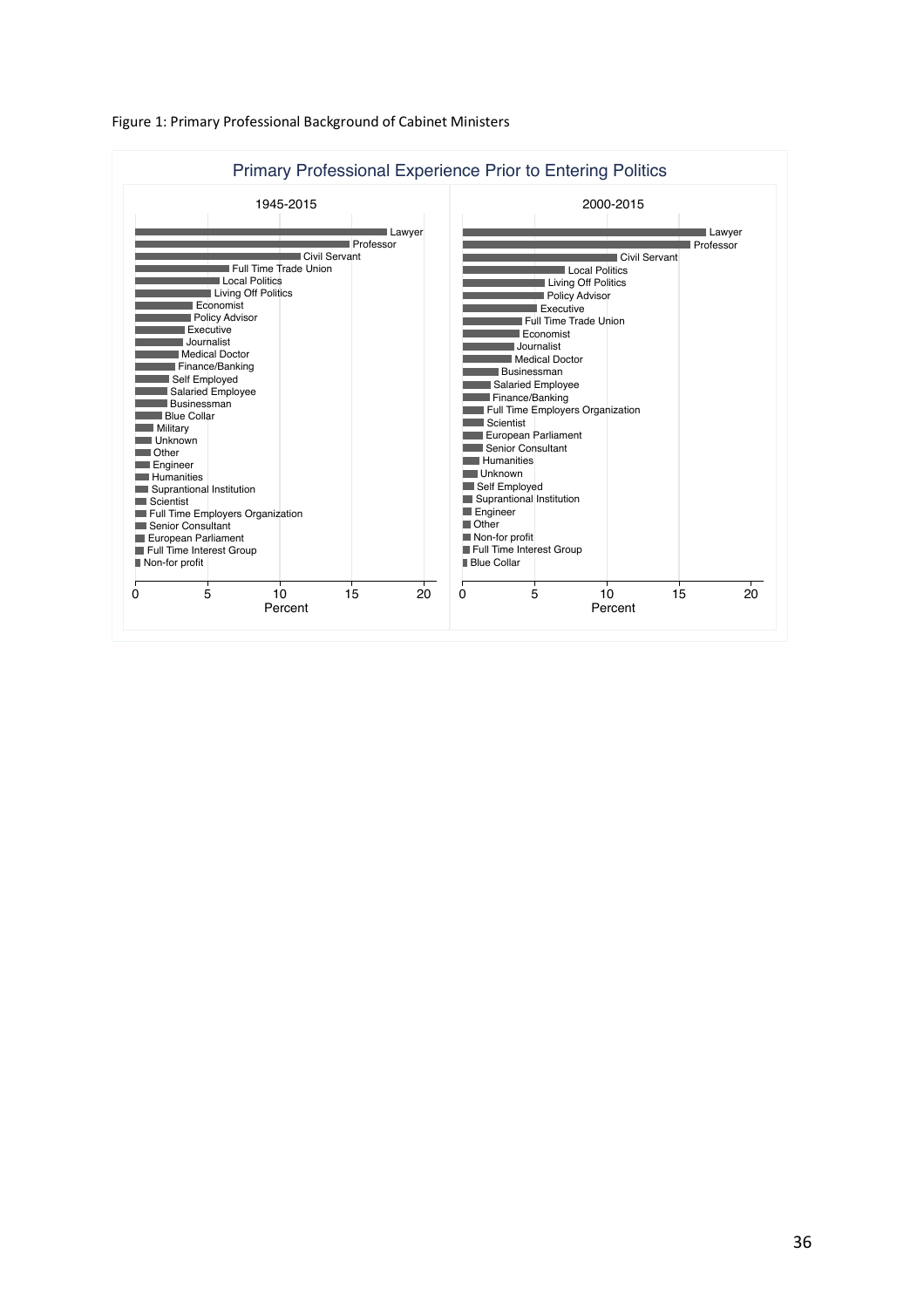*Figure 2: Professional Groups of Citizens, broken down as for Cabinet Ministers: Data from 15 West European Countries from 2002 to 2016, European Social Survey data.* 

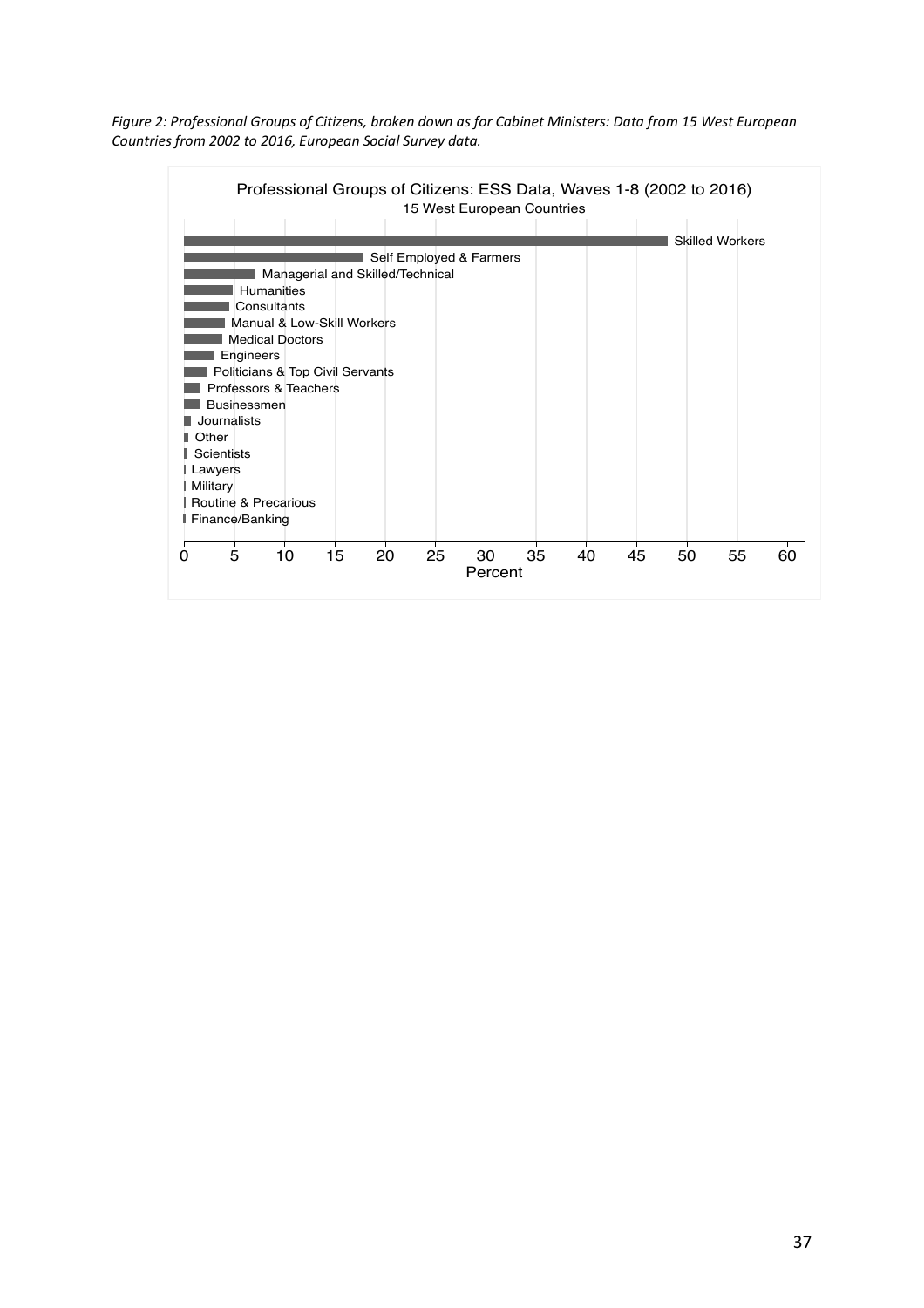

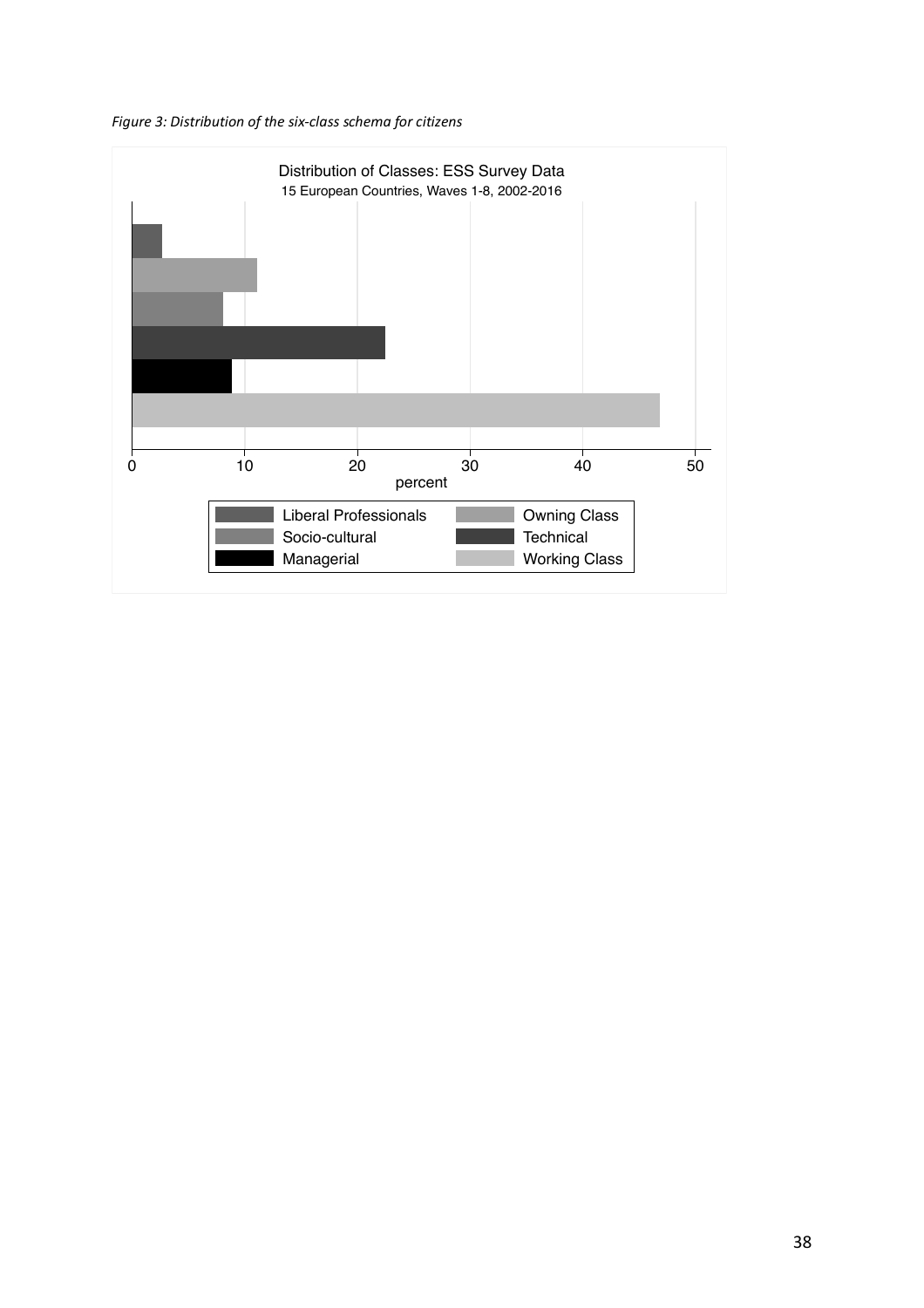

*Figure 4: Distribution of the six-class schema for cabinet ministers*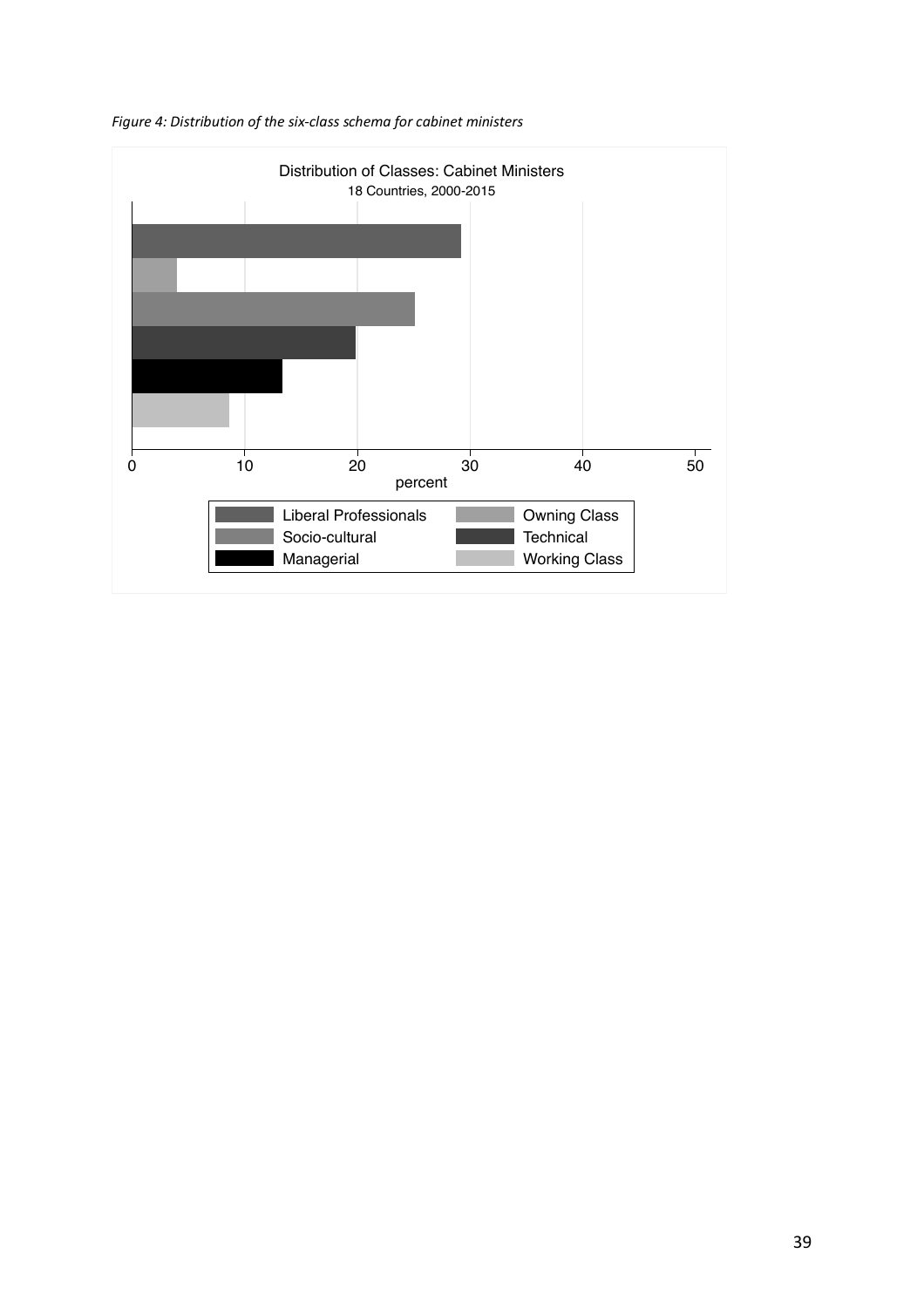

*Figure 5: Gap in redistributive preferences between professionals and socio-professionals*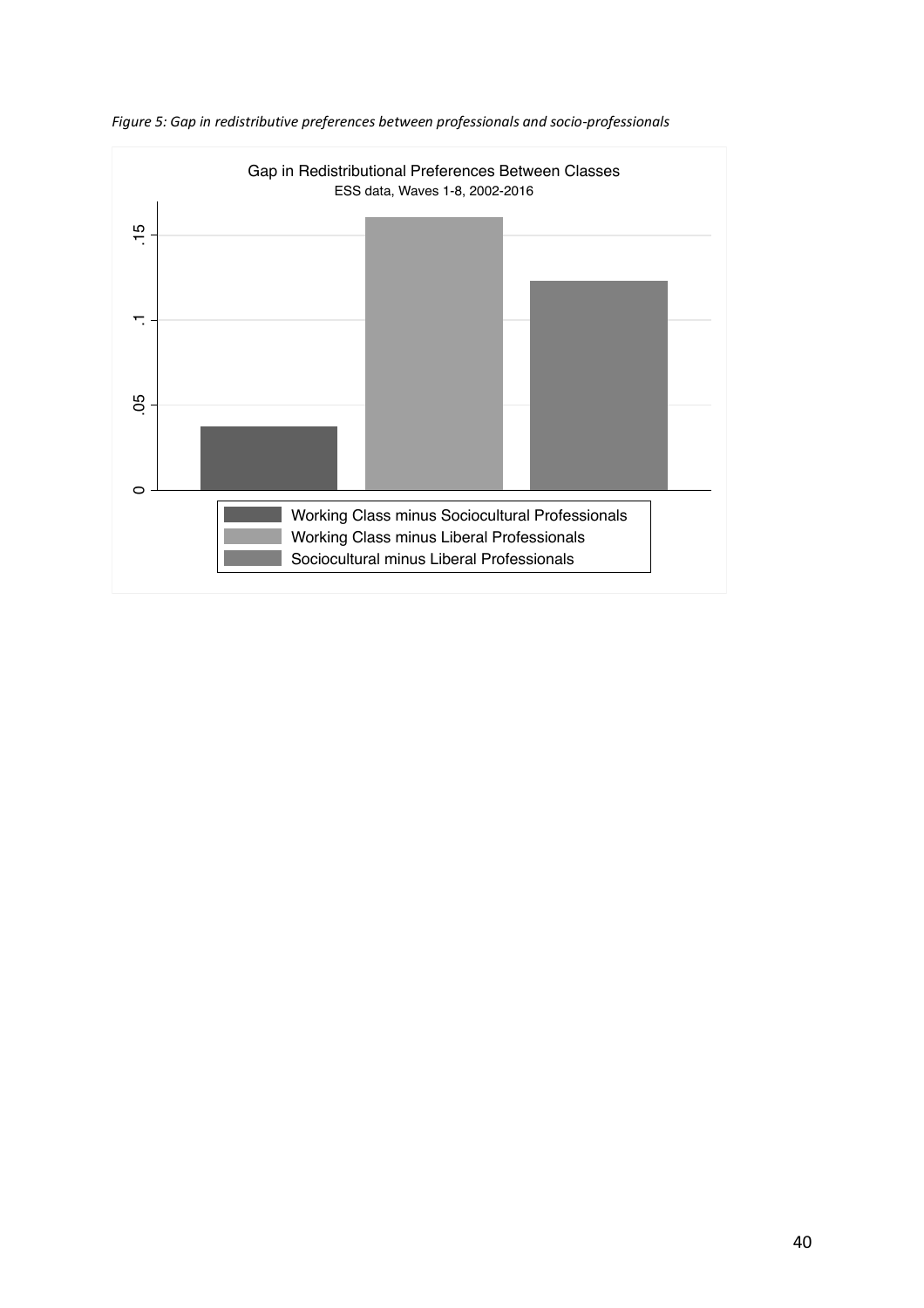

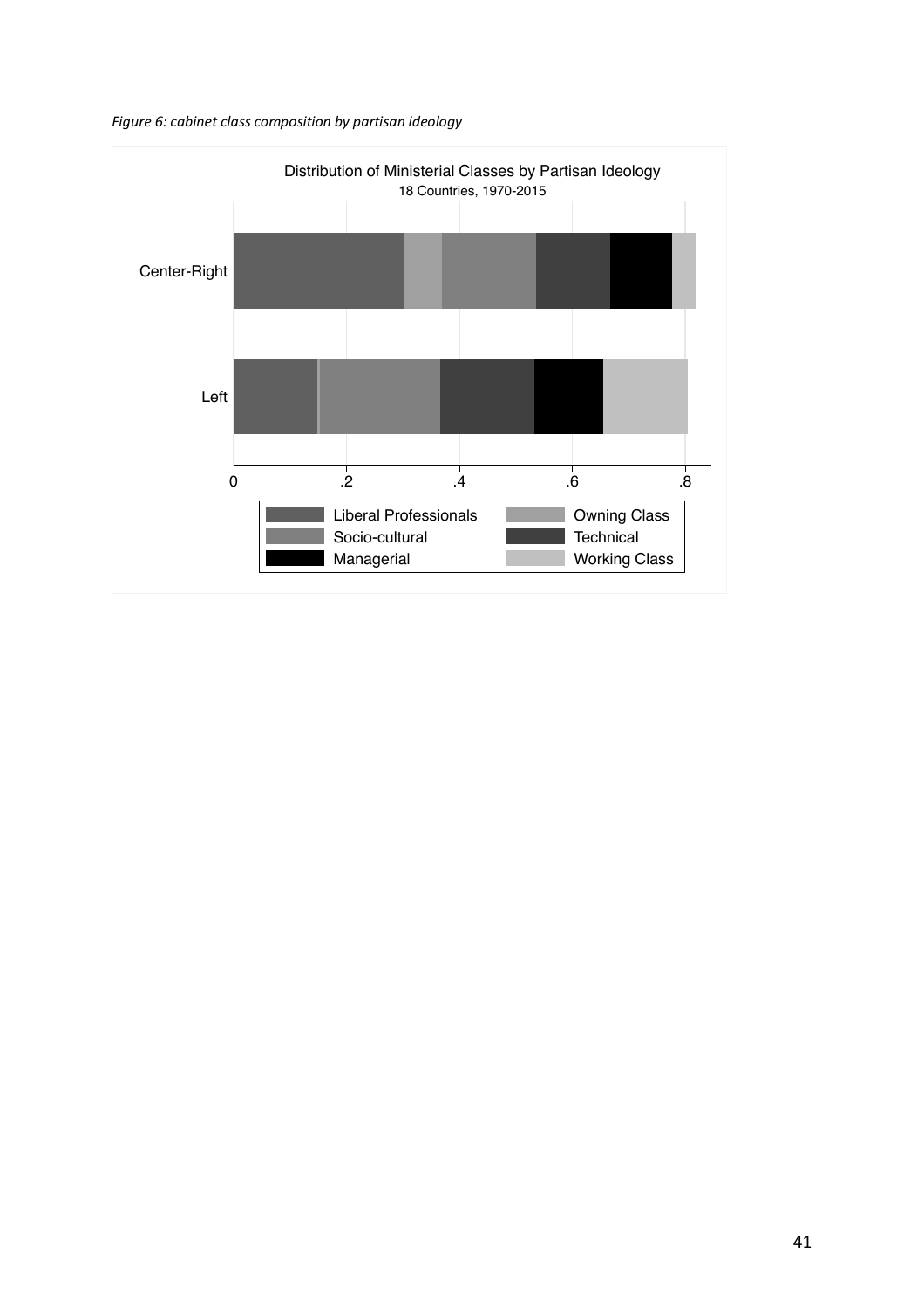

*Figure 7: Conditional effect of welfare preferences on sociocultural professional cabinets*